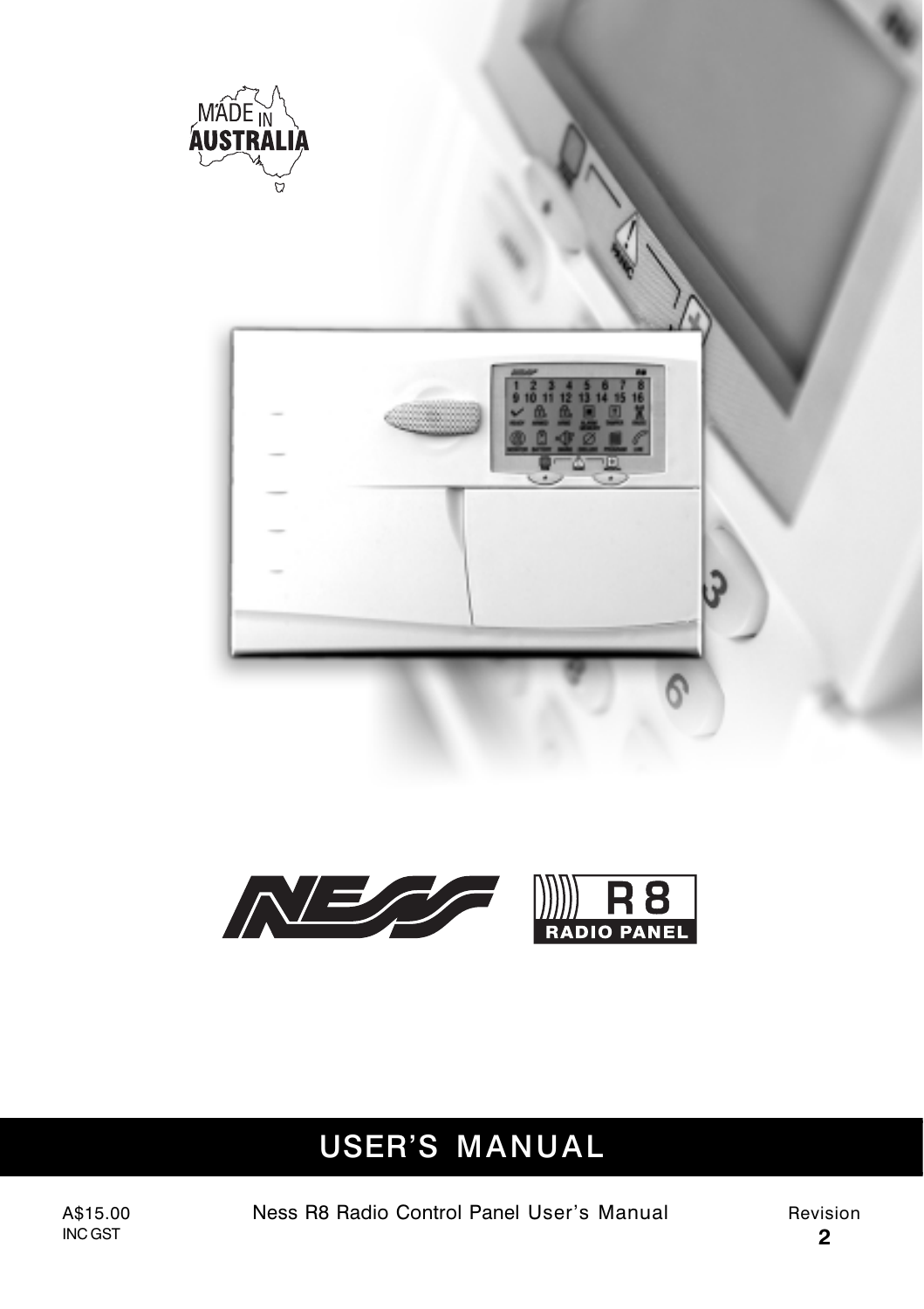



#### **WWW.NESS.COM.AU**

*"Australia's largest designer and manufacturer of high quality security products"*

#### HEAD OFFICE:

Ness Security Products Pty Ltd ABN 28 069 984 372

4 / 167 Prospect Hwy Seven Hills NSW 2147 Australia<br>Ph $+61288259222$ Ph +61 2 8825 9222<br>Fax +61 2 9674 2520  $+61$  2 9674 2520 ness@ness.com.au

**SYDNEY** 02 8825 9222

MELBOURNE 03 9878 1022

**BRISBANE** 07 3343 7744

PERTH 08 9328 2511

ADELAIDE (Aquavia Controls) 08 8277 7255

NEW ZEALAND (NFS NZ) +64 9 573 0401

**NESS R8 USER MANUAL** Revision 2, October 2002

Document Part Number: 890–272

For product: 100–690 Ness R8 Control Panel

© 2002 Ness Security Products Pty Ltd ABN 28 069 984 372 R8 user rev2 pmo091002

Specifications may change without notice.







NESS SECURITY PRODUCTS Australian Communications Authority<br>TELECOMMUNICATIONS COMPLIANCE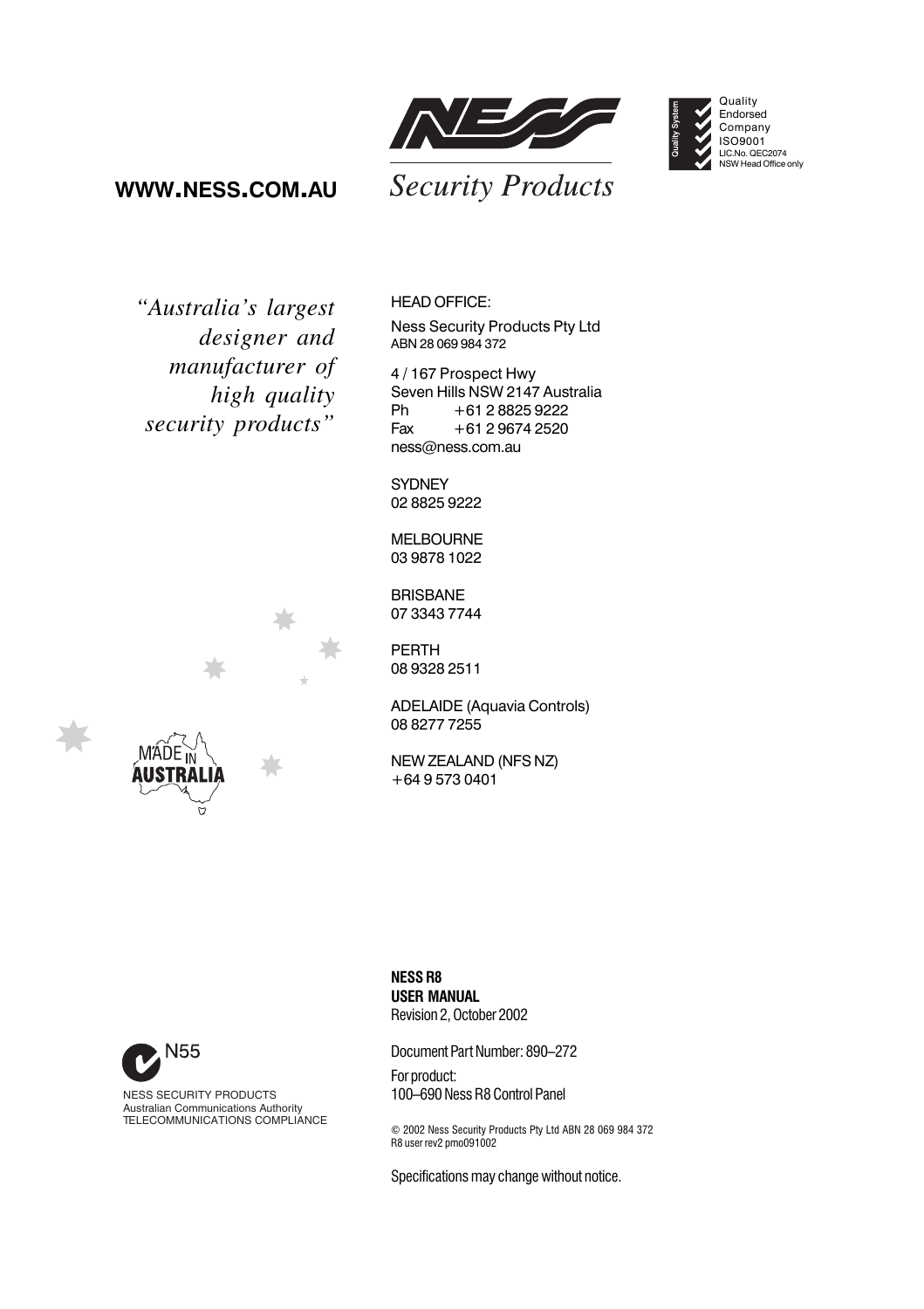| Remote Operation by Telephone  21 |  |
|-----------------------------------|--|
|                                   |  |
| Programming Options Table  23     |  |
|                                   |  |
|                                   |  |
|                                   |  |
|                                   |  |
| Keypad Code programming  28       |  |
| Entry/Exit Delay programming  29  |  |
|                                   |  |
|                                   |  |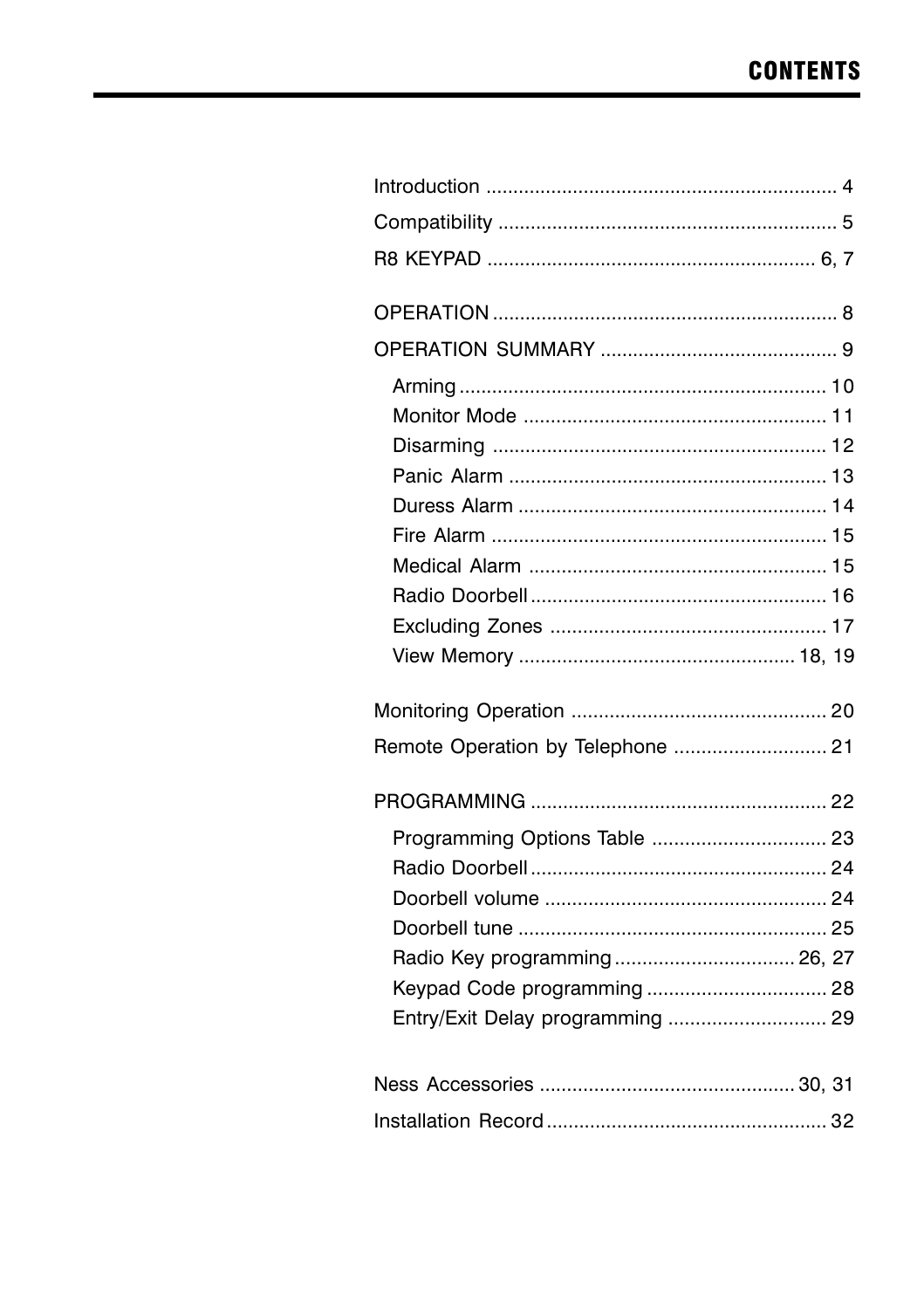### INTRODUCTION

The Ness R8 is a new and unique fully self-contained radio control panel.

The panel has a built-in keypad for programming and user operation, a built-in piezo siren, builtin LCD display, built-in radio receiver, built-in battery backup and built-in dialler.

The R8 supports up to 8 Ness radio PIRs and up to 14 Ness Radio Keys. All Ness supervised and encrypted radio devices are supported. There is even a Doorbell feature with selectable tunes when used with the Ness Radio Doorbell transmitter

In addition to radio devices, the R8 has 1 hardwired zone and 1 hardwired tamper input for connection of a wired detection device and external siren cover tamper switch.

The built-in piezo siren provides high volume audible warning. The R8 also has Siren, Piezo and Strobe outputs for additional hardwired noisemakers.

The R8 has a number of sophisticated power saving features designed to provide at least 48 hours service running on the backup battery alone. (This includes one full alarm condition with sirens, strobe and dialler).

The built-in dialler uses Contact ID format for central station monitoring as well as audible monitoring to any telephone. The user can also dial into the system for remote arming and disarming over the telephone line.

#### SPECIFICATIONS

| Max. Radio Keys  14                        |                                                                    |
|--------------------------------------------|--------------------------------------------------------------------|
|                                            |                                                                    |
| Hardwired tamper zones  1                  |                                                                    |
|                                            | Radio compatibility  Ness supervised & encrypted radio devices     |
| Dialler format  Contact ID & Audible Pulse |                                                                    |
|                                            | On board Keypad  Backlit, programming & user functions             |
|                                            |                                                                    |
|                                            |                                                                    |
|                                            | Quiescent current draw  10 mA (in power save mode if mains is off) |
|                                            | Built-in backup battery  12 volt 0.8 Amp/hour, sealed lead acid    |
|                                            | Dynamic Battery Test Every Hour and on arming/disarming            |
|                                            |                                                                    |
|                                            | 2A resettable / Reset output, built-in piezo and                   |
|                                            | strobe                                                             |
|                                            |                                                                    |
| On board piezo siren  110 dB               |                                                                    |
|                                            |                                                                    |
| Strobe output  12V DC                      |                                                                    |
|                                            |                                                                    |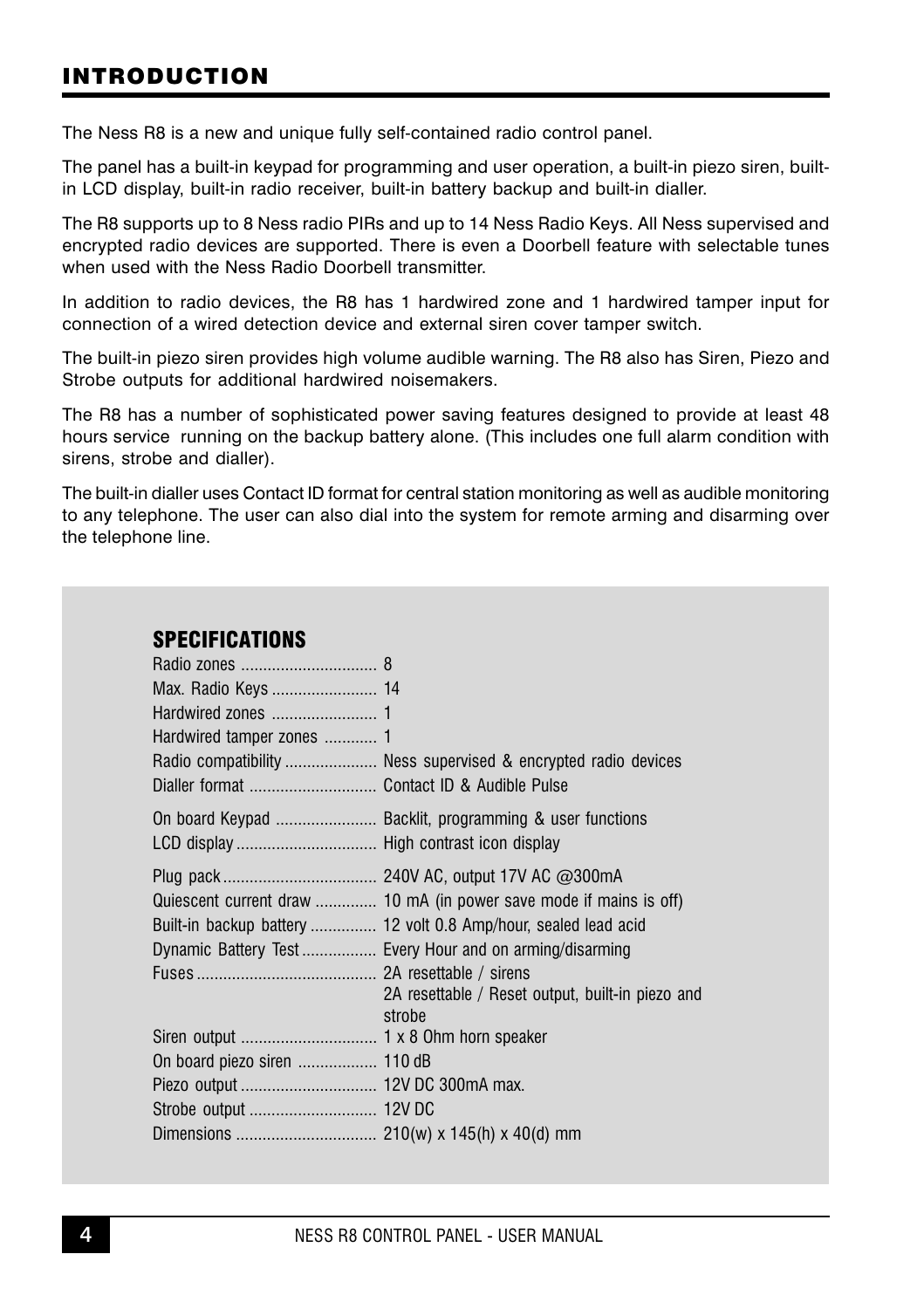The Ness R8 supports all Ness radio devices as shown below. All late model Ness transmitters send encrypted transmissions to prevent eavesdropping and substitution. Ness fixed transmitters can send a regular supervision signal which the R8 monitors to ensure system security.















**R15** 



100-665 RK1 Pendant

100-664 100-067 RK4 Radio Key Radio Key

RK3

100-283 **RPB Radio** Panic Button

100-056 **RDB Radio** Door Bell

100-662 RR1 Radio **Reed Switch** 

100-691 R<sub>12</sub> Radio PIR

100-663 **RKP** Radio PIR

100-001 Radio Keypad

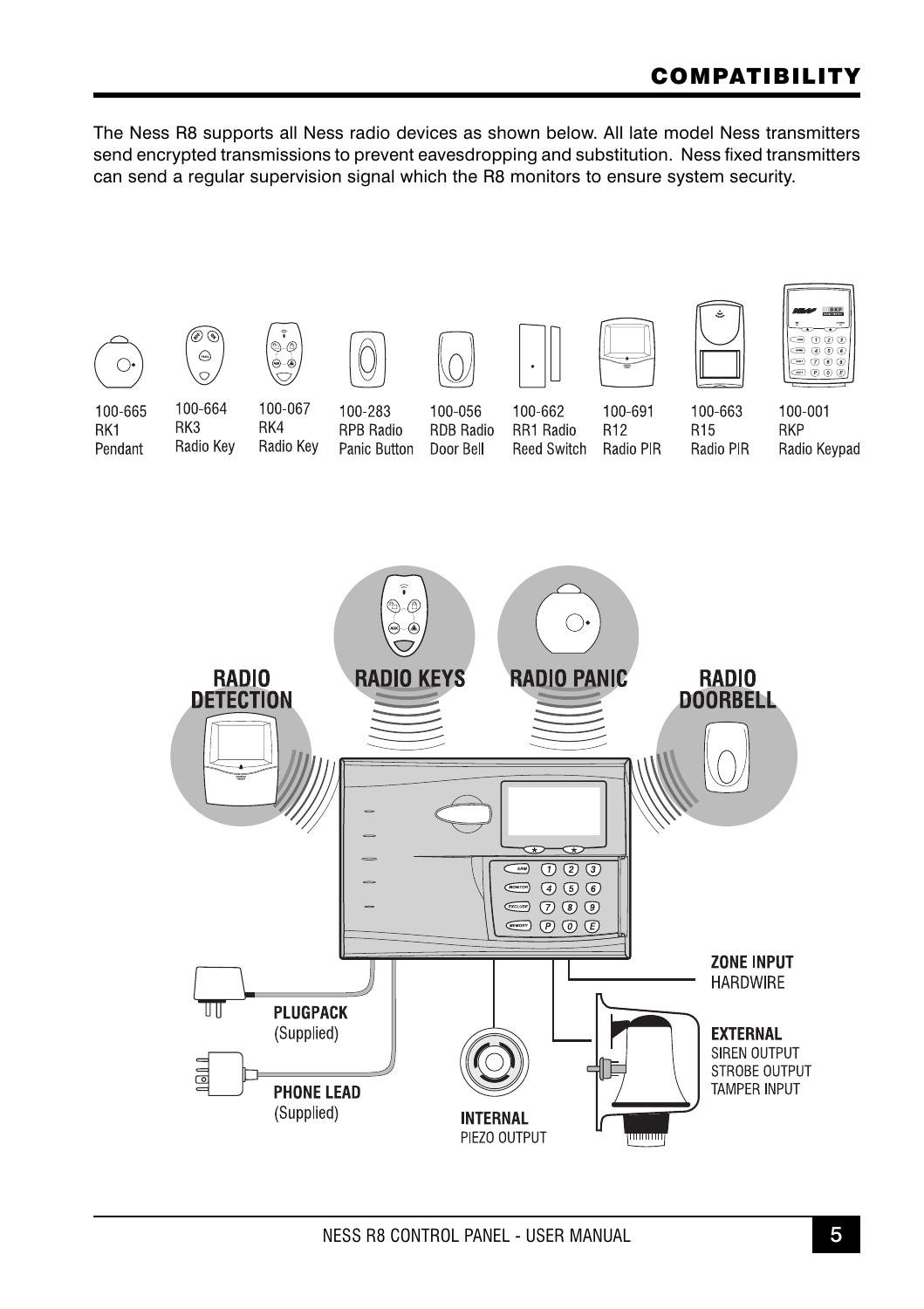## AUDIBLE & VISUAL FEEDBACK

The R8 onboard keypad provides the facility for user level and installer level programming and all user operation and emergency functions. The keys are soft-touch silicon rubber and are backlit for high visibility. Any keypress will turn on the backlighting for 4 minutes.



\* Arm/disarm chirps must be enabled by your installer.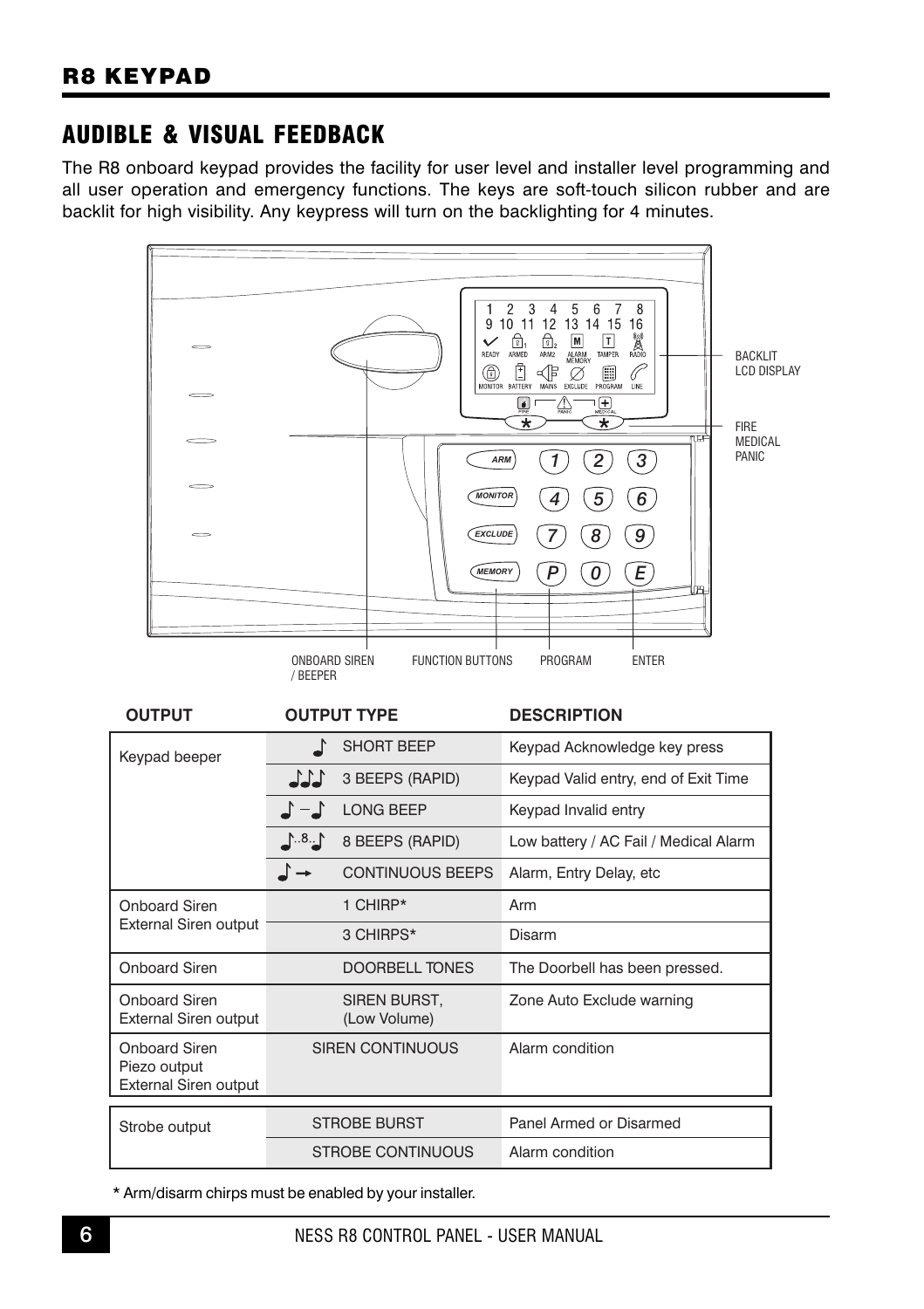## KEYPAD DISPLAY IN OPERATING MODE

| <b>DISPLAY</b>                   | 0FF                                                   | ON                     | $\frac{1}{2}$ FLASHING                                                 |
|----------------------------------|-------------------------------------------------------|------------------------|------------------------------------------------------------------------|
| <b>ZONES 1-8</b>                 | Zone is sealed                                        | Zone is unsealed       | Zone alarm                                                             |
| <b>READY</b>                     | Not ready to arm - unsealed<br>zones or system faults | Ready to Arm           |                                                                        |
| $\sqrt{1}$<br>ARMFD              | Disarmed                                              | Armed                  |                                                                        |
| गि<br><b>MONITOR</b>             | <b>Disarmed</b>                                       | <b>Monitor Mode</b>    |                                                                        |
| <b>MAINS</b>                     | Normal                                                |                        | Mains Power is off                                                     |
| $\overline{+}$<br><b>BATTERY</b> | Normal                                                |                        | The panel's backup<br>battery is low                                   |
| ALARM<br>MEMORY<br>M             | Normal                                                | Memory Mode selected   | New alarms in memory                                                   |
| <b>EXCLUDE</b>                   | Normal                                                |                        | Zones are excluded                                                     |
| Τ<br><b>TAMPER</b>               | Normal                                                |                        | Tamper alarm                                                           |
| (S)<br>RADIO                     | Normal                                                | Receiving radio signal | Indicates that a Radio Key or<br>other radio device has a low battery* |
| LINE                             | Normal                                                | Dialler is on line     | Phone line fault or<br>failure to communicate                          |
| 98<br>PROGRAM                    | Normal                                                | User Program Mode      | Installer Program Mode                                                 |

\* Numeric display 1–15 will show which device is sending the Low Battery signal.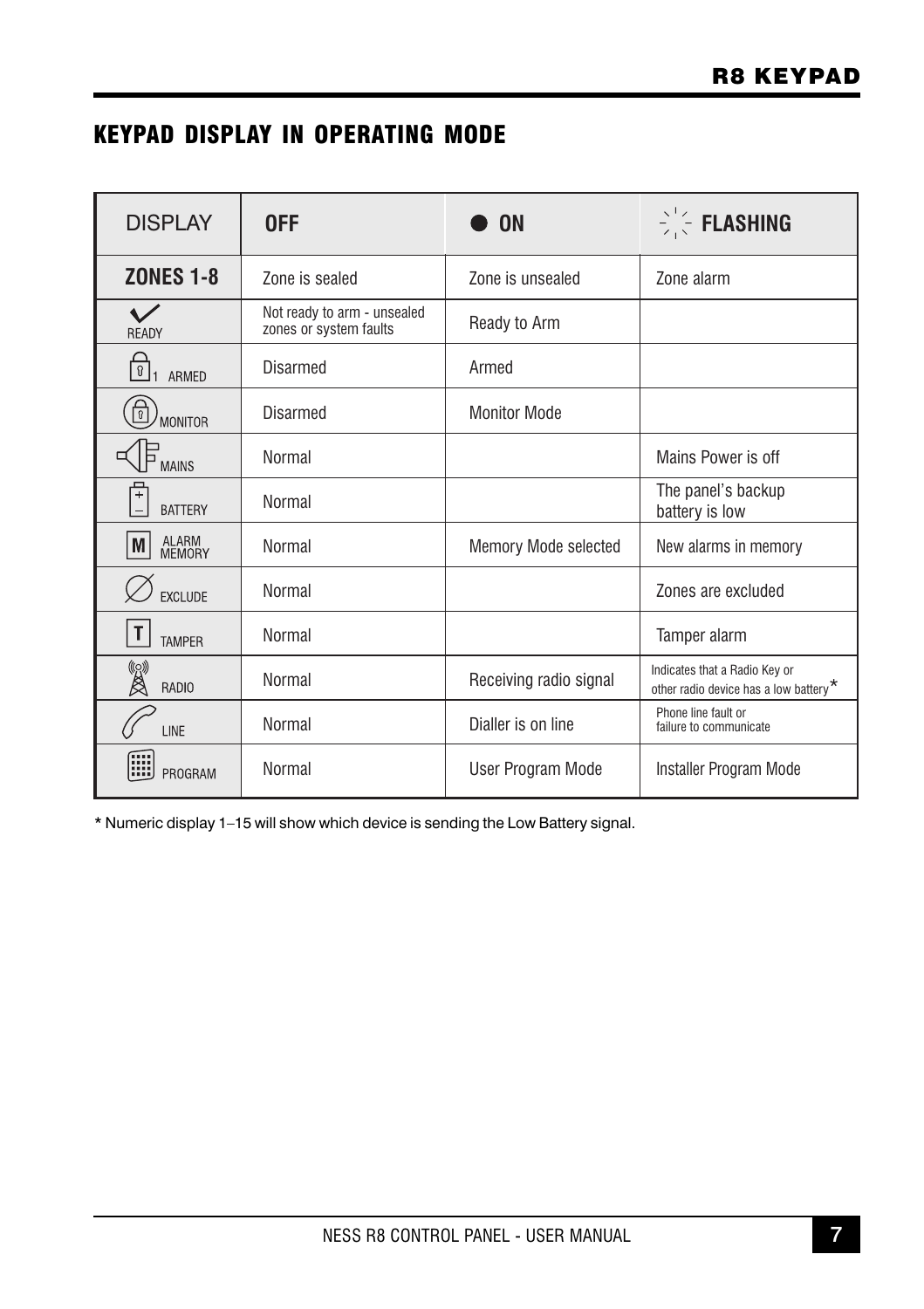#### OPERATING MODES

The Ness R8 will operate in one of the following modes:

ARMED. The system is "On" and ready to detect intrusion.

DISARMED. The system is "Off". This is the normal mode when the premises are occupied. Day Zones and 24 Hour Zones such as external siren tamper, if used, are active.

DAY MODE. The system is Disarmed and a zone or zones have been setup to create an alarm when activated. Often used as a doorway alert in a shop.

MONITOR MODE. Allows the system to be "partially" Armed. For example, in a house, to allow all perimeter zones, doors and windows, to be Monitored (armed) at night.

24HR ZONES. Zones that have been setup to be active in any mode. Usually used for Tamper switches and Panic buttons.

**DOORBELL.** The doorbell can be triggered using the optional Ness 100-056 Doorbell transmitter. The doorbell function has adjustable volume and selectable chime settings. The doorbell operates in any panel mode.

### ALARMS, DEFINITION

Alarms may be caused by:

- A zone has been triggered while Armed
- A Tamper has been triggered
- A PANIC button has been triggered

All of these may cause your sirens and strobe to operate. Various visual indications relevant to the alarm will be retained in the memory. If this occurs, Disarming your control panel will reset the alarm. The cause of the alarm can be identified by entering the Alarm Memory Mode as described on page 18.

#### RESETTING ALARMS

To stop the siren/s or to reset the strobe light if it is still flashing\* (if installed), reset the panel using the keypad by entering a valid keypad code followed by the E button, or press the OFF button on a valid Radio Key.

To check the cause of the alarm, you can view the event memory as shown on page 18.

\* In the event of an alarm, the strobe light will continue to flash until the panel is reset by the keypad or radio key, otherwise it will time out after 11 hours. (If mains power is disconnected, the panel will reset the strobe light output after 1 hour to conserve the backup battery).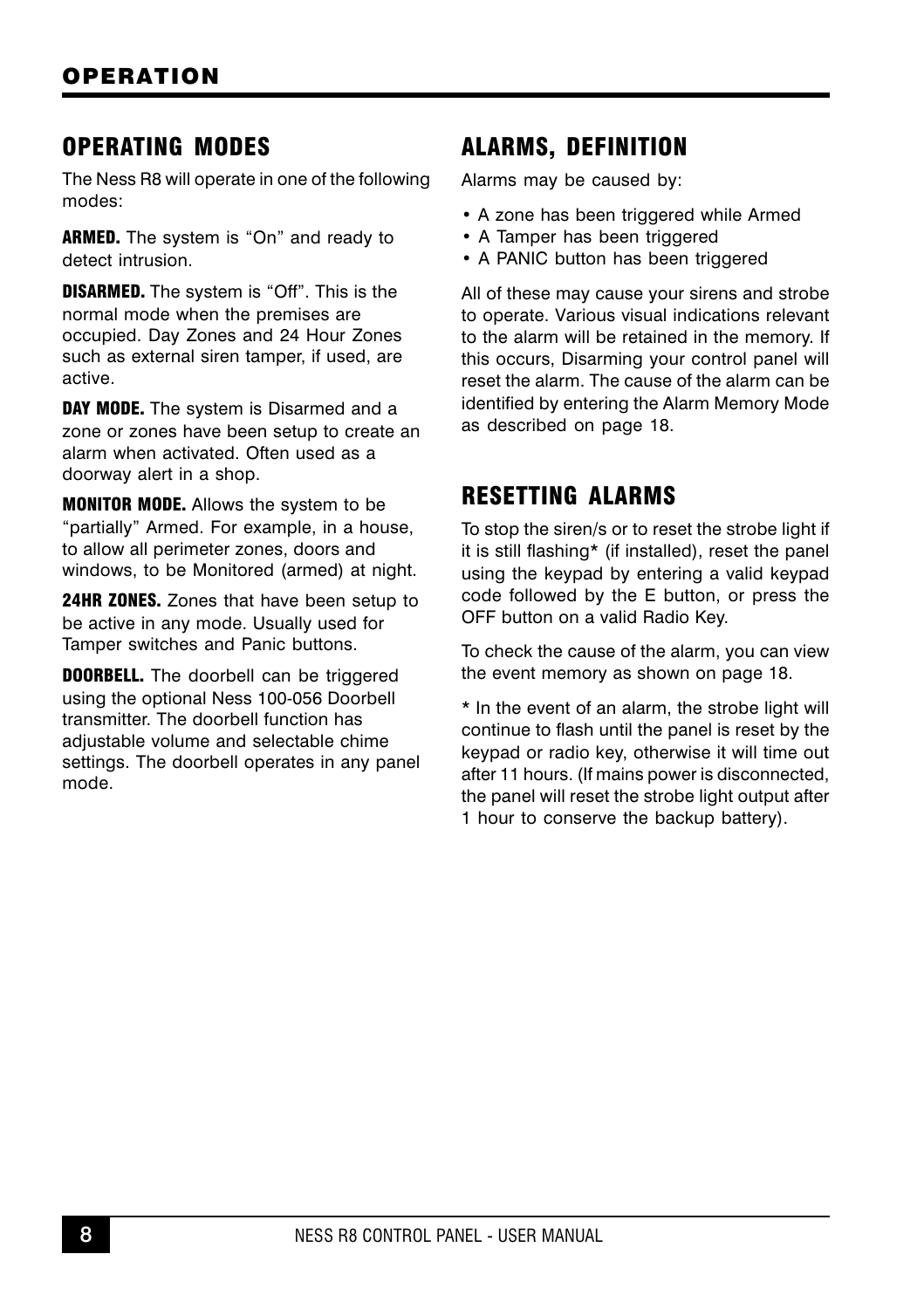## OPERATION SUMMARY

|                                                                                                           | $O$ $O$ $O$<br>$\subset$ ARM<br>$\circled{f}$ (4) (5) (6)                                                                                                                                           | ی (ک                                                                            |
|-----------------------------------------------------------------------------------------------------------|-----------------------------------------------------------------------------------------------------------------------------------------------------------------------------------------------------|---------------------------------------------------------------------------------|
| <b>OPERATION</b>                                                                                          | <b>ENTIRE (7) (8) (9)</b><br><b>KEYPAD</b><br>$\circledcirc$ (P) (O) (E)                                                                                                                            | ⊝<br><b>RADIO KEY</b><br>$\bigcirc$                                             |
| <b>ARM</b><br>The panel must be in<br>a Disarmed state first.                                             | $\widehat{ARM}$ ) [User Code] $\widehat{(E)}$<br>Shortcut method, (If enabled by your installer).<br>ARM)<br>(E)                                                                                    | ⊛<br>⊝<br>◯<br>Press the ON button once.                                        |
| <b>DISARM</b><br>To Disarm and/or reset<br>alarms.                                                        | [User Code] $\left(\overline{E}\right)$                                                                                                                                                             | x 1<br>(m)<br>Press the OFF button once.                                        |
| <b>MONITOR MODE</b><br>The panel must be in<br>a Disarmed state first.                                    | (MONITOR) [User Code] (E)<br>Shortcut method, (If enabled by your installer).<br>$(MONITOR)$ $(E)$                                                                                                  | ⊝<br>Press ON button twice<br>◯<br>within 4 seconds.                            |
| <b>PANIC</b>                                                                                              | $ + $<br>$\star$<br>Both keys together<br>Keypad Panic must be enabled by your installer.                                                                                                           | Radio Key Panic will<br>function only if enabled<br>Hold<br>by your installer.  |
| <b>KEYPAD DURESS</b><br>Keypad Duress should only<br>used by arrangement with<br>your monitoring station. | $\circledcirc$ [User Code] $\circledcirc$<br>To Disarm and report a Duress Alarm, add the<br>digit 9 before your User Code when Disarming.<br>This will function only if enabled by your installer. | Radio Key Duress will<br>function only if enabled<br>Hold<br>by your installer. |
| <b>EXCLUDING ZONES</b><br>Zones can be Excluded<br>when the panel is disarmed.                            | (EXCLUDE)<br>E)<br>then press [Zone No.] $\left(\overline{E}\right)$ [Zone No.] $\left(\overline{E}\right)$<br>Enter the zone numbers to be Excluded.<br>( E )<br>To exit Exclude mode              |                                                                                 |
| <b>VIEW MEMORY</b><br>View Memory can be used<br>when the panel is disarmed.                              | <b>MEMORY</b><br>E)<br>then press<br>repeatedly to display<br>(MEMORY)<br>the last 20 events.<br>To exit Memory mode<br>E)                                                                          |                                                                                 |
| <b>DOORBELL</b>                                                                                           |                                                                                                                                                                                                     | 100-056 Radio Door Bell.                                                        |

Note:

The panel will ignore Monitor Mode arming if monitor zones have not been programmed by your installer.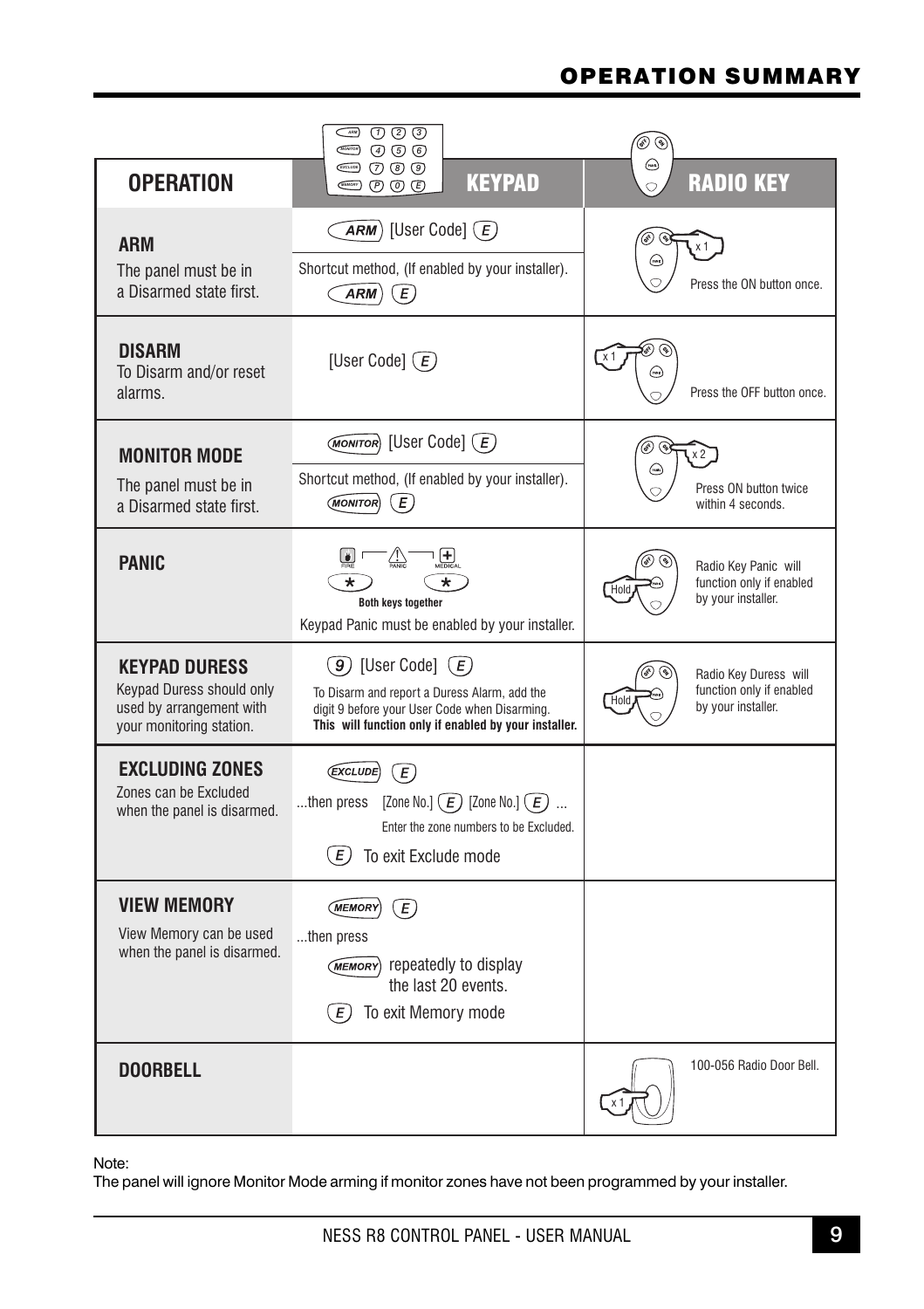## **ARMING**

To Arm the system using the onboard keypad, press ARM followed by a valid user code, followed by the E key.

$$
(ARM) + [User Code] + (E)
$$

$$
\ldots \text{or } \widehat{\mathcal{C}(\mathit{ARM})} + \widehat{\mathcal{C}}
$$

The Arming Shortcut is enabled by default, this allows arming without having to enter your user code. (The Arming Shortcut can be disabled by your installer).

To Arm the system using a Radio Key press the ON button.



If Siren Chirps have been enabled by your installer, the strobe light output will flash and the onboard siren will 'chirp' once to indicate successful arming.

The control panel must be armed to enable detection zones.

Arming the panel starts the exit delay timer. All zones are inactive during this time and become fully armed once the exit delay time expires. (End of exit delay is signalled by 3 beeps from the keypad beeper).

The factory default exit delay time is 60 seconds. This can be changed if necessary, see the programming section in this manual.

The panel must initially be in the disarmed state and not in Program, Monitor, Memory or Exclude modes.

Note: If the panel is already in alarm, you must first silence the alarm before you can arm.

At the end of the exit time, all zones should be **Sealed**. If any are **Unsealed**, the onboard siren and the external siren, (if installed), will sound a lower volume tone for 2 seconds as a warning that those zones have been automatically excluded. For maximum security, you should return, disarm the panel, check the premises and then Arm again. Continual warnings could mean that a detector is faulty and may have to be manually excluded.

If the auto-exclude option is disabled by your installer and a zone is unsealed at the end of exit time, the siren will sound for 5 minutes, (5 minutes is the factory default siren duration).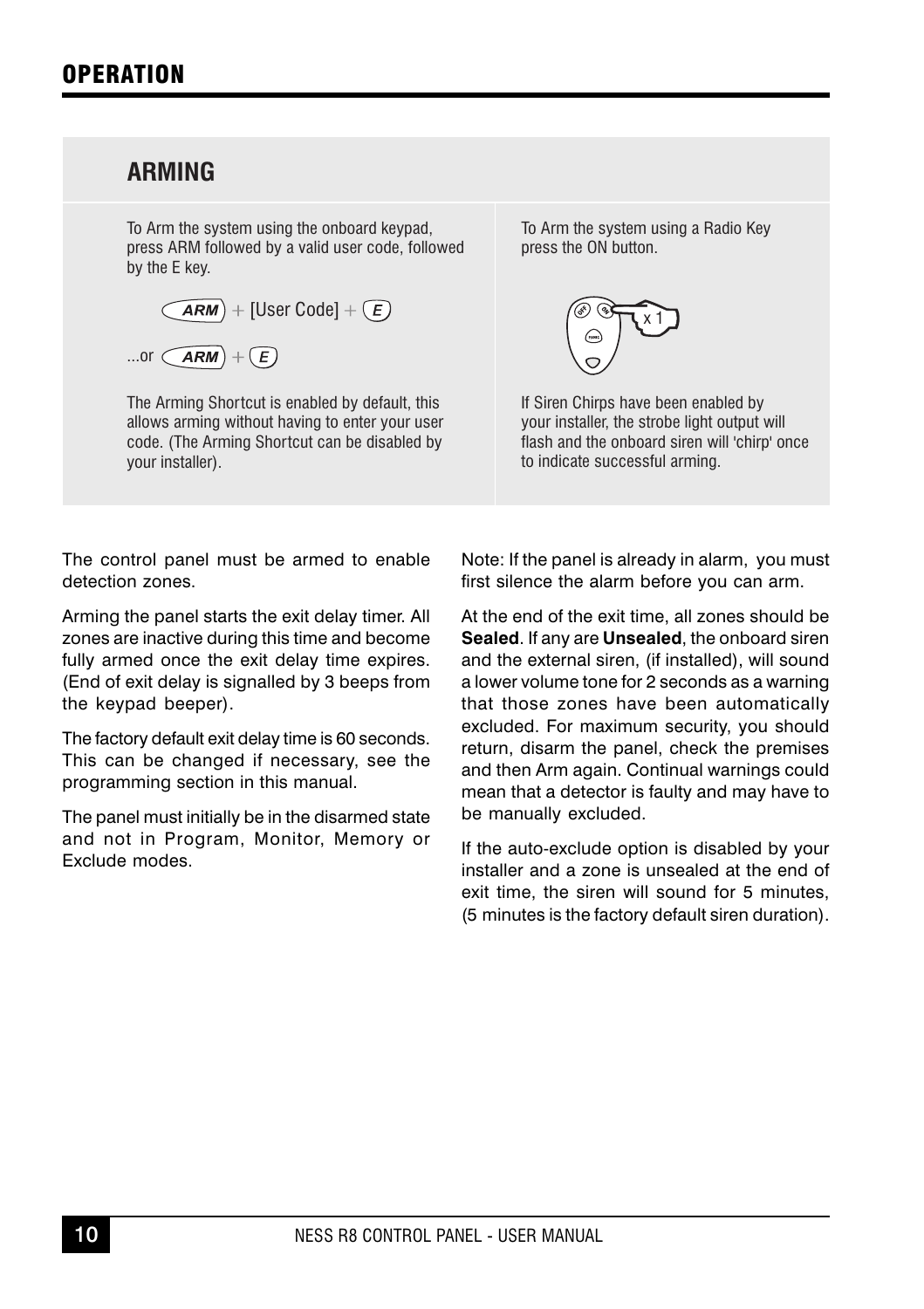## **MONITOR MODE**

Ensure the R8 is disarmed before attempting to arm in Monitor Mode.

$$
(\text{Monitor}) + [\text{User Code}] + [\text{E}]
$$

$$
\ldots \text{or } \overline{\text{Monitor}} + \textcircled{\texttt{F}}
$$

The Monitor Mode Shortcut is enabled by default, this allows arming of Monitor Mode without having to enter your user code. (Monitor Mode Shortcut can be disabled by your installer).

Monitor mode allows you to Arm selected zones while others are ignored. Typically, perimeter zones (doors and windows) can be monitored while you are at home.

Your installer must program which zones will be active in Monitor mode.

The panel must initially be in the disarmed state and not in Program, Monitor, Memory or Exclude modes.

To arm in Monitor Mode using a Radio Key, press the ON button twice within 4 seconds.



If Siren Chirps have been enabled by your installer, the strobe light output will flash and the onboard siren will 'chirp' once to indicate successful arming in Monitor Mode.

Entry and Exit delay timers operate as normal in Monitor Mode.

If an alarm occurs while in Monitor mode,

entering **[User Code]**  $\left(\overline{E}\right)$  will silence the alarm. This will also Disarm the panel, so remember to enter monitor again if needed.

Using the optional Radio Keys you can enter Monitor Mode by pressing the ON button twice within 4 seconds.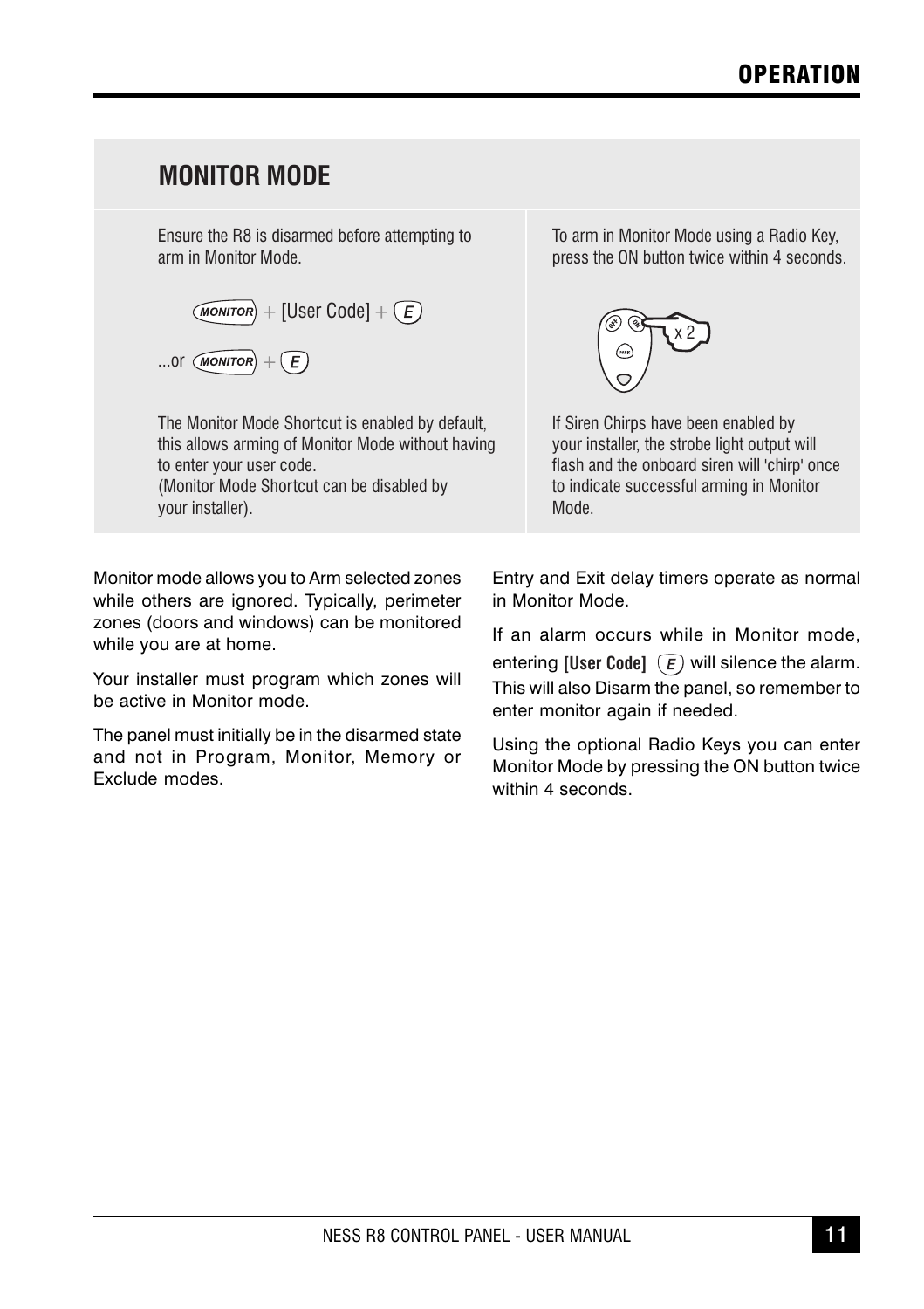## **DISARMING**

To Disarm the system using the onboard keypad, enter a valid user code, followed by the E key.

[User Code] +  $(E)$ 

Sirens and strobe output, (if running), will be reset on disarming.

To Disarm the system using a Radio Key press the OFF button.



If Siren Chirps have been enabled by your installer, the strobe light output will flash and the onboard siren will 'chirp' three times to indicate successful disarming.

When you enter the protected premises through a delay zone, the keypad will sound continuous beeps as a reminder to disarm. The panel must be disarmed before the entry delay time expires, otherwise the alarm will sound.

If using a Radio Key, you can disarm from outside the premises without having to enter any protected zones.

The factory default entry delay time is 20 seconds. This can be changed if necessary. see the programming section in this manual.

If you make a mistake in entering your code, press the E button and try again. Five incorrect code attempts will cause an alarm.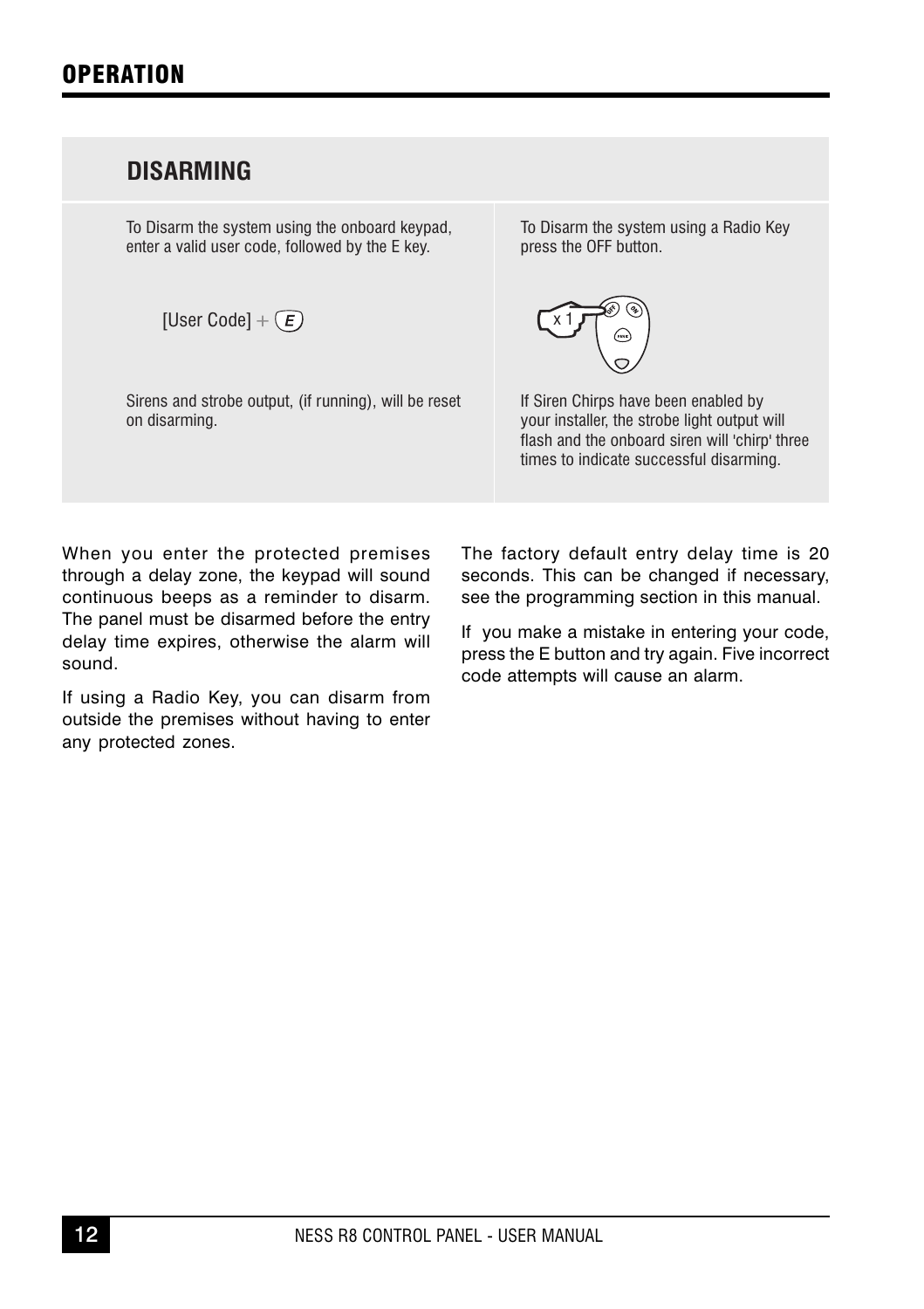## **PANIC ALARM**

To generate a Keypad PANIC alarm using the keypad, press both \* (star) keys together for 2 seconds.



The Keypad Panic function is enabled by default, and can be disabled by your installer.

To generate a PANIC alarm using a Radio Key, press the and hold the Radio Key PANIC button for at least 4 seconds.



The Radio Key Panic function will only function if enabled by your installer.

The keypad PANIC function sounds the onboard siren and the external siren outputs. The sirens will reset when the Siren Reset Time has expired, (factory default is 5 minutes).

A Panic report will be sent by dialler if your system is monitored by a Central Station. (If PANIC reports have been enabled by your installer).

PANIC cannot be used while the panel is in Program, Memory or Exclude mode.

Note: Your installer may have installed a separate PANIC button. To activate the panic alarm simply press that button.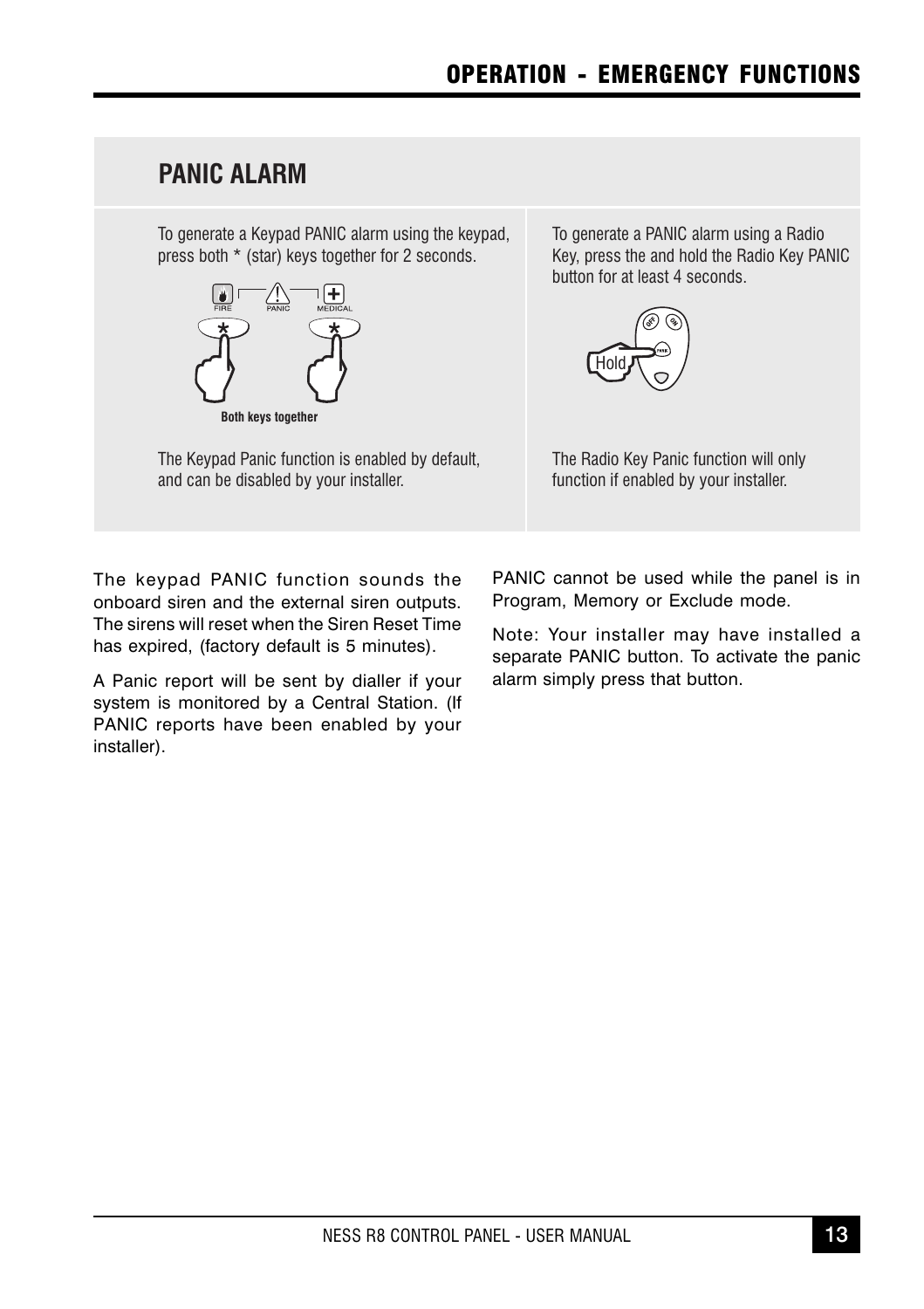## **DURESS ALARM**

To generate a DURESS alarm using the keypad, add the digit '9' in front of your code when disarming.

 $9 +$  [User Code] +  $\left(\overline{E}\right)$ 

The Keypad Duress function is disabled by default, and must be enabled by your installer.

**IMPORTANT NOTE:** The R8 normally processes signals from the Radio Key Panic button as a PANIC alarm. The panel must be programmed by your installer to process this signal as a DURESS alarm.

If enabled by your installer, to generate a DURESS alarm using a Radio Key, press and hold the Radio Key PANIC button for at least 4 seconds.



The DURESS alarm can be used to send a silent alarm to the Central Station that you are being forced to disarm the panel against your will. That is; you are disarming under "duress."

To Disarm and send a DURESS alarm, prefix your User Code with the digit 9 when Disarming.

**\* DURESS IS NORMALLY NOT ENABLED. TO ENABLE THE DURESS FUNCTION, CONSULT YOUR INSTALLER**

**\* DURESS ALARMS CAN ONLY BE USED IF YOUR R8 PANEL IS MONITORED BY A CENTRAL STATION.**

**\* THE DURESS ALARM DOES NOT SOUND ANY SIREN OUTPUTS AND CAN ONLY BE REPORTED BY DIALLER TO YOUR CENTRAL STATION.**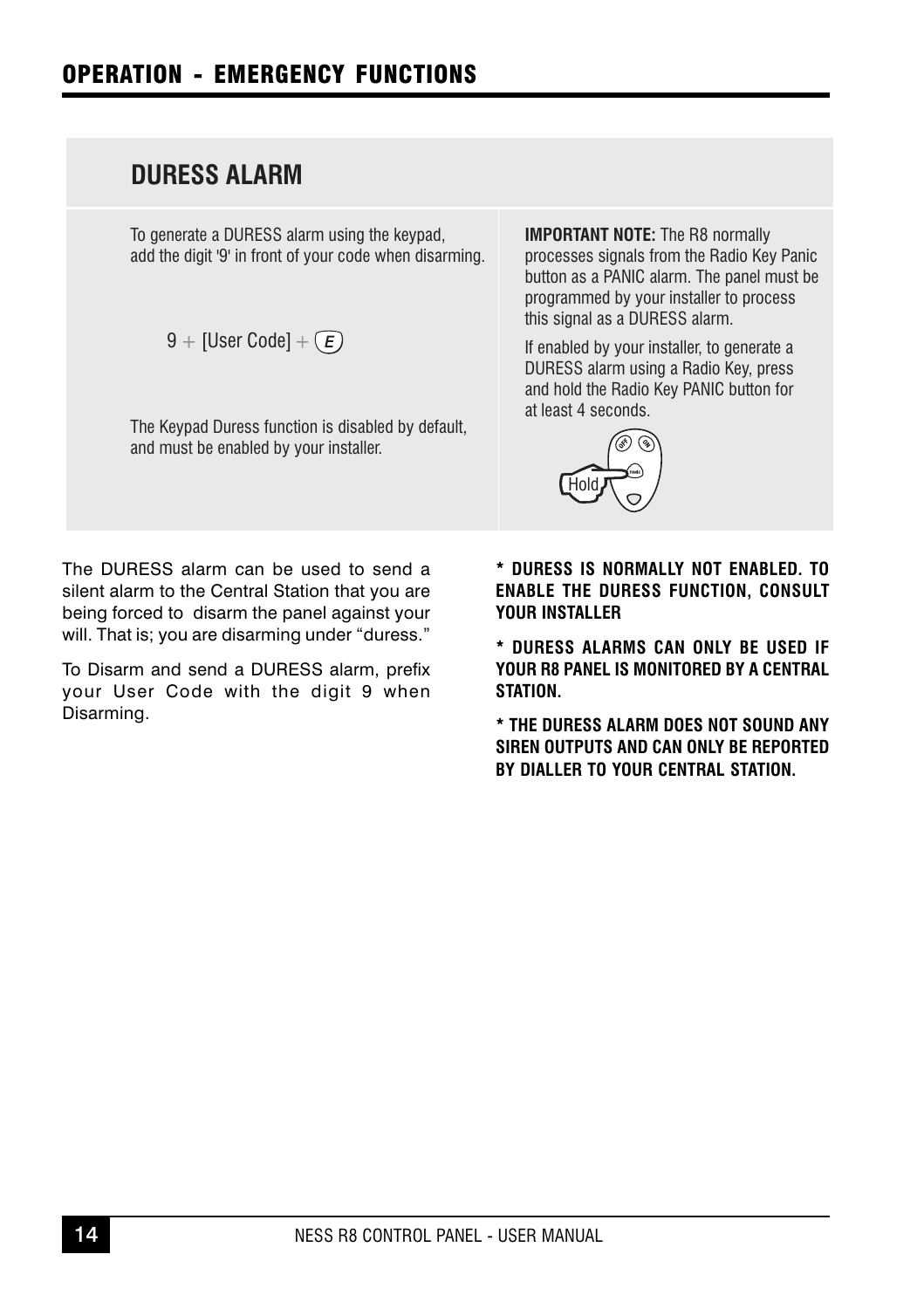The FIRE Alarm cannot be generated

by a Radio Key.

your installer.

## **FIRE ALARM**

To generate a FIRE alarm using the keypad, press and hold the FIRE key, (left hand star key), for at least 2 seconds.



The Keypad Fire alarm function is disabled by default, and must be enabled by your installer.

The FIRE alarm sounds the siren outputs using the Fire siren sound and the dialler reports a fire alarm.

Fire alarm reports to your central station are enabled by default and can be disabled by

## **MEDICAL ALARM**

To generate a MEDICAL alarm using the keypad, press and hold the MEDICAL key, (right hand star key), for at least 2 seconds.



The Keypad Medical alarm function is disabled by default, and must be enabled by your installer.

The primary purpose of this alarm is to report a MEDICAL alarm to your central station. The keypad beeper sounds 8 rapid beeps to indicate that the Medical alarm has been triggered.

**IMPORTANT NOTE:** The R8 normally processes signals from the Radio Key Panic button as a PANIC alarm. The panel must be programmed by your installer to process this signal as a MEDICAL alarm.

If enabled by your installer, to generate a MEDICAL alarm using a Radio Key, press and hold the Radio Key PANIC button for at least 4 seconds.



Medical alarm reports to your central station are enabled by default and can be disabled by your installer.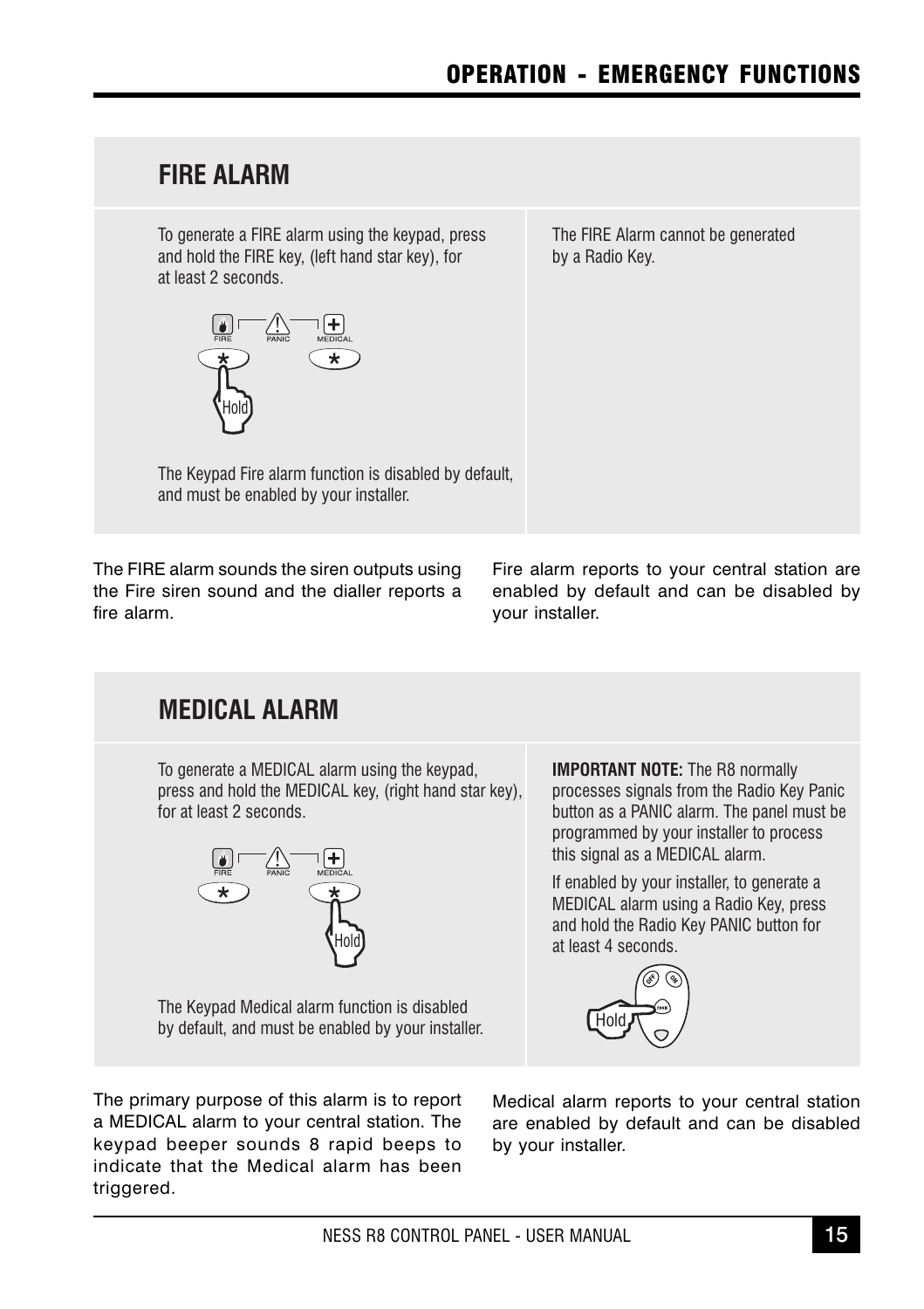## **DOORBELL**

If a Ness Radio Doorbell has been installed, simply press the button once.



100-056 Radio Doorbell transmitter.

The doorbell tune is heard through the R8 onboard siren. The doorbell volume and the tune can be set by the user.

**IMPORTANT NOTE:** The R8 normally processes signals from the Radio Key Panic button as a PANIC alarm. The panel must be programmed by your installer to process this signal as a DOORBELL signal.

If enabled by your installer, to sound the Doorbell, press and hold the Radio Key PANIC button for at least 4 seconds.



100-664 Radio Key.

See pages 24 & 25 for doorbell volume and dorrbell tune programming.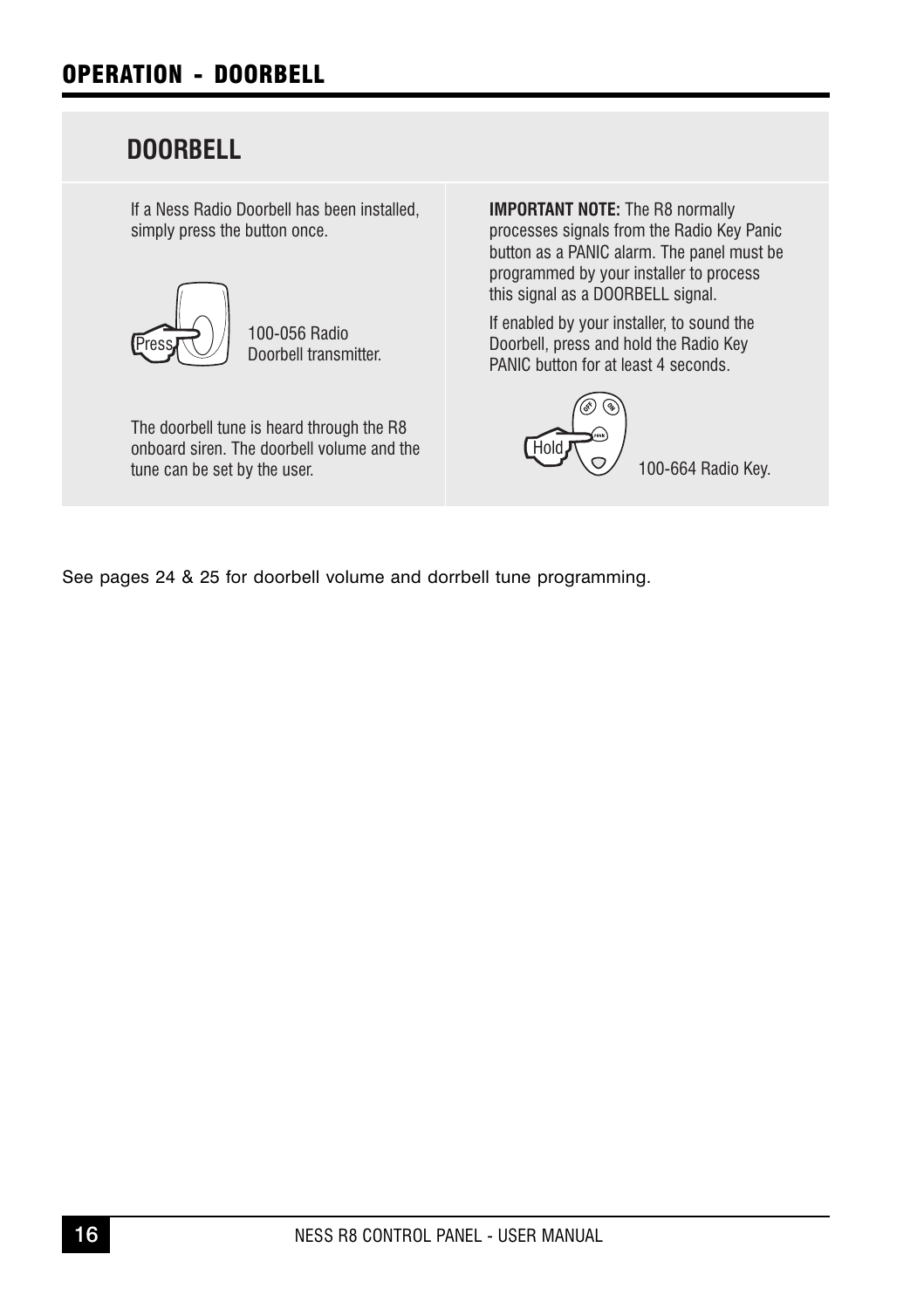## **EXCLUDING ZONES**

To EXCLUDE zones, the R8 must be in the disarmed mode.

|    | <b>Press</b> $(\epsilon x c \iota \iota \iota \iota \epsilon)$ + [User Code] + ( $\epsilon$ )                                                                             |
|----|---------------------------------------------------------------------------------------------------------------------------------------------------------------------------|
|    | $($ EXCLUDE $)+$<br>( E )<br>0r                                                                                                                                           |
|    | $\triangleright$ The $\oslash$ <b>EXCLUDE</b> icon will turn on.                                                                                                          |
| 2) | Enter the zone number of the zone/s to be excluded, (1-8).<br>[Zone No.] $\big(E\big)$ [Zone No.] $\big(E\big)$ etc<br>The zone light of each Excluded zone will turn on. |
| A  | Press $(E)$ to exit Exclude mode.                                                                                                                                         |
|    | $\triangleright$ The $\oslash$ <b>EXCLUDE</b> icon will flash continuously until the panel is next disarmed.                                                              |

If a detector becomes faulty and cannot be sealed when arming the panel, that zone can be Excluded so that it does not cause alarms.

When zones have been Excluded, the EXCLUDE icon flashes continuously while the panel is Disarmed and also when Armed.

Zones can only be excluded while the panel is disarmed.

Zone Exclude IS **not permanent**. Excluded zones are automatically INCLUDED next time the panel is disarmed.

Zones can be manually included by the same method as Excluding. Simply use the **[ZONE NUMBER]**  $\overline{E}$  sequence to turn OFF the zone icons to be Included.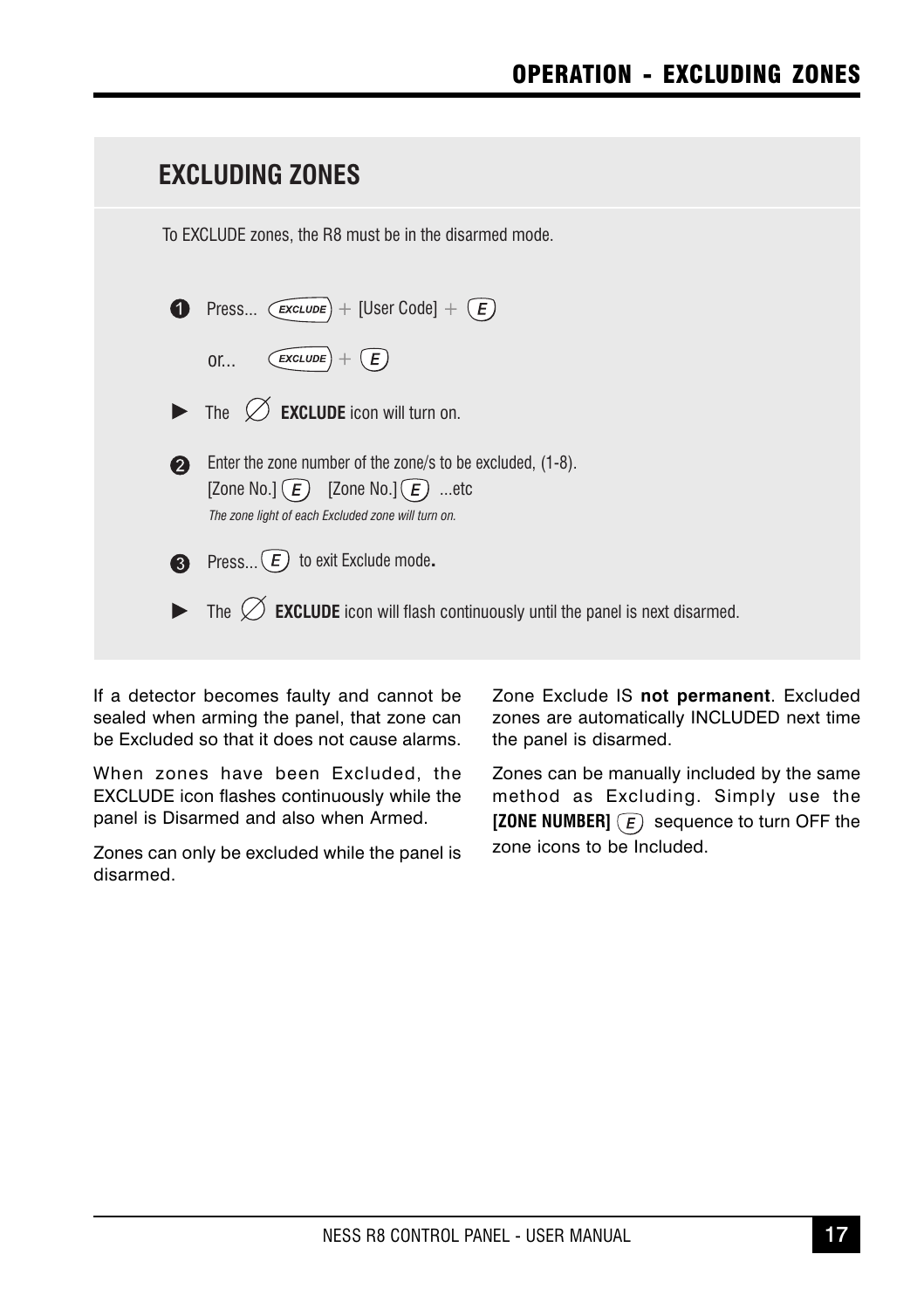

The R8 control panel stores a comprehensive event memory including Arming, Disarming, Low Battery, Mains Fail and Alarms.

The memory is constantly upgraded and the last 20 events are always available for viewing.

This memory display can only be selected while the panel is in the Disarmed state.

#### **TO CLEAR THE MEMORY ICON**

The MEMORY icon on the LCD display flashes continuously when an alarm has occurred as a reminder to view the alarm memory.

The MEMORY icon stops flashing after the memory is viewed as shown above.

**The MEMORY icon is automatically cleared next time the panel is Armed and on entry to program mode.**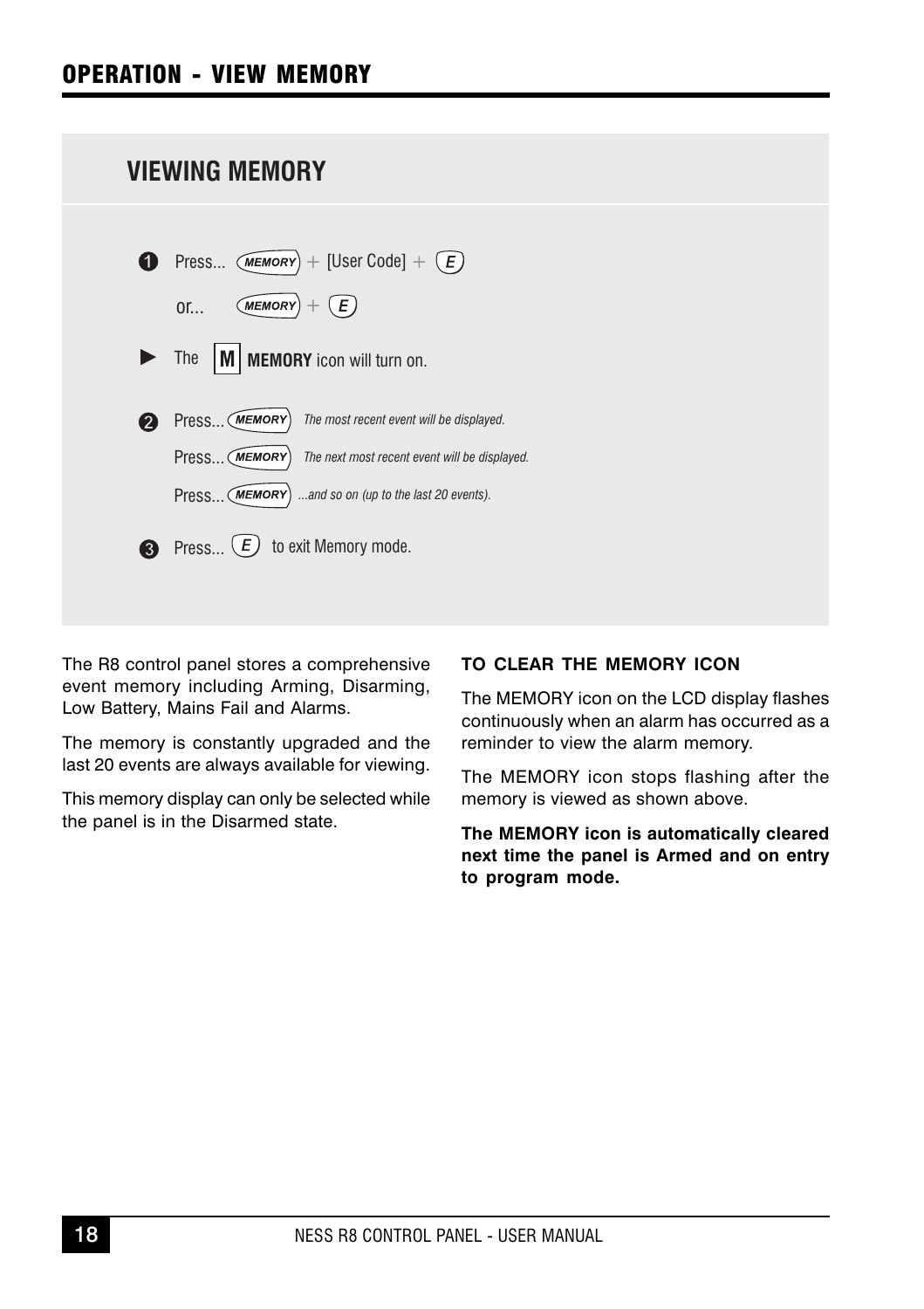## KEYPAD DISPLAY IN MEMORY REVIEW MODE

| <b>EVENT</b>                            | <b>DISPLAY ICONS</b>     |
|-----------------------------------------|--------------------------|
| Arm                                     | ARMED                    |
| Disarm                                  | blank                    |
| Auto Exclude Zone                       | $EXCLUDE + 1.8$          |
| Mains Fail                              | <b>MAINS</b>             |
| Panel Panic/Medical/Fire                | <b>EXCLUDE</b>           |
| <b>Battery Fail</b>                     | <b>BATTERY</b>           |
| Line Fault                              | LINE                     |
| Dialler Call Fail                       | LINE                     |
| Zone Alarm                              | 18                       |
| Tamper Panel/Siren                      | <b>TAMPER</b>            |
| Tamper(4 <sup>th</sup> failed attempts) | TAMPER + PROGRAM         |
| Radio Jamming                           | RADIO                    |
| <b>Radio Substitution</b>               | <b>RADIO</b>             |
| Pendant Low Battery                     | $RADIO + BATTERY + 2.15$ |
| Pendant Panic/Medical                   | RADIO + EXCLUDE          |
| Detector Tamper                         | $RADIO + TAMPER + 1.8$   |
| Detector Low Battery                    | $RADIO + BATTERY + 1.8$  |
| Detector Supervision Fail               | $RADIO + 1.N$            |
| <b>Pendant Supervision Fail</b>         | $RADIO + MONITOR + 18$   |

## MEMORY REVIEW EXAMPLES



Panel was Disarmed. The Cone 3 alarm.







Panel was Armed. The state of the Low Battery from radio device 1.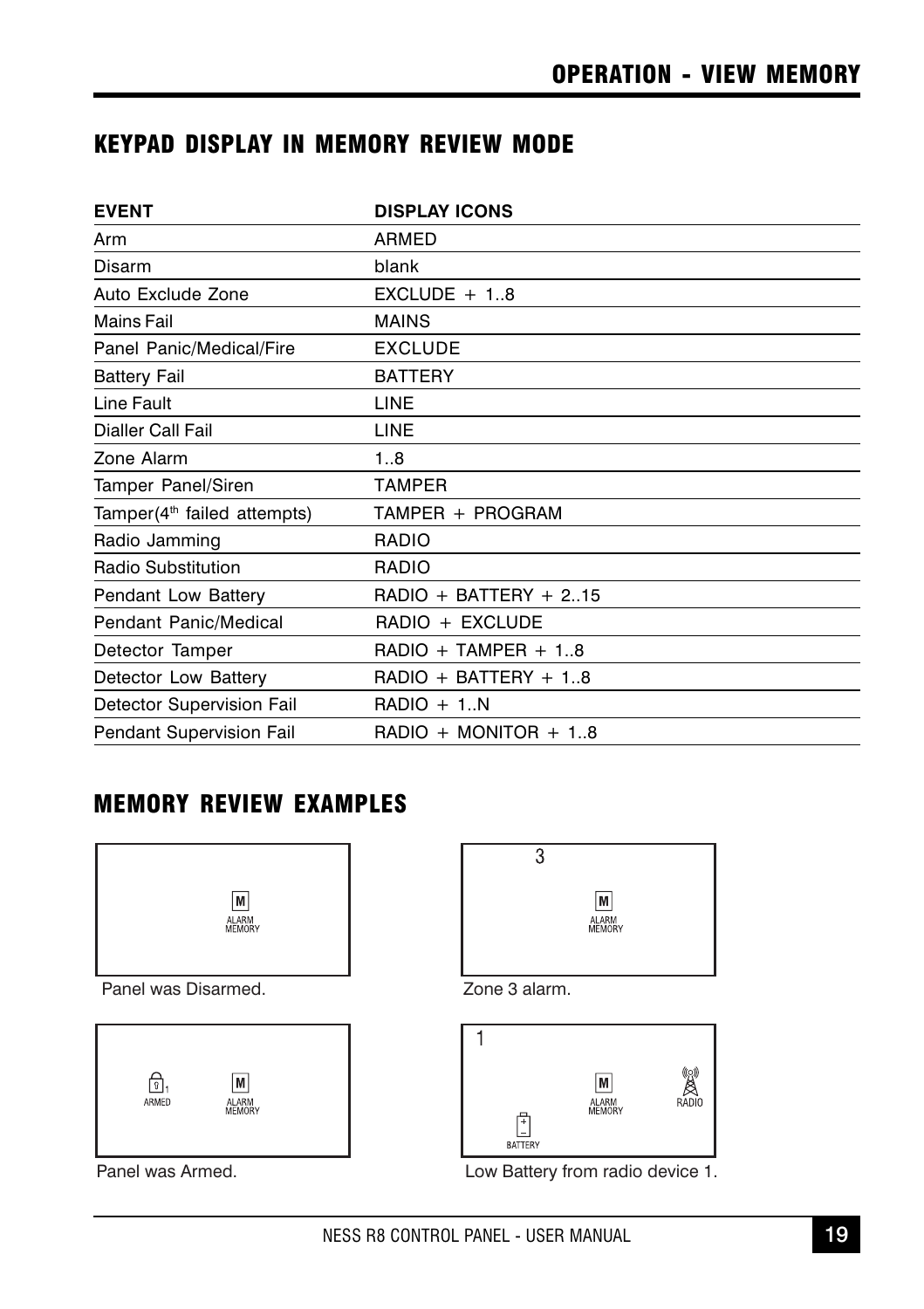## CENTRAL STATION MONITORING

The R8 control panel has an on-board digital dialler which can send detailed alarm messages to a Central Monitoring Station.

The digital messages can include information about the zone or zones which caused the alarm, tamper alarms, low battery or mains failure reports, and it can also (by user number) identify the users who Arm and Disarm the system.

For further information about alarm monitoring, contact your Ness Select Dealer or Ness Security Products.

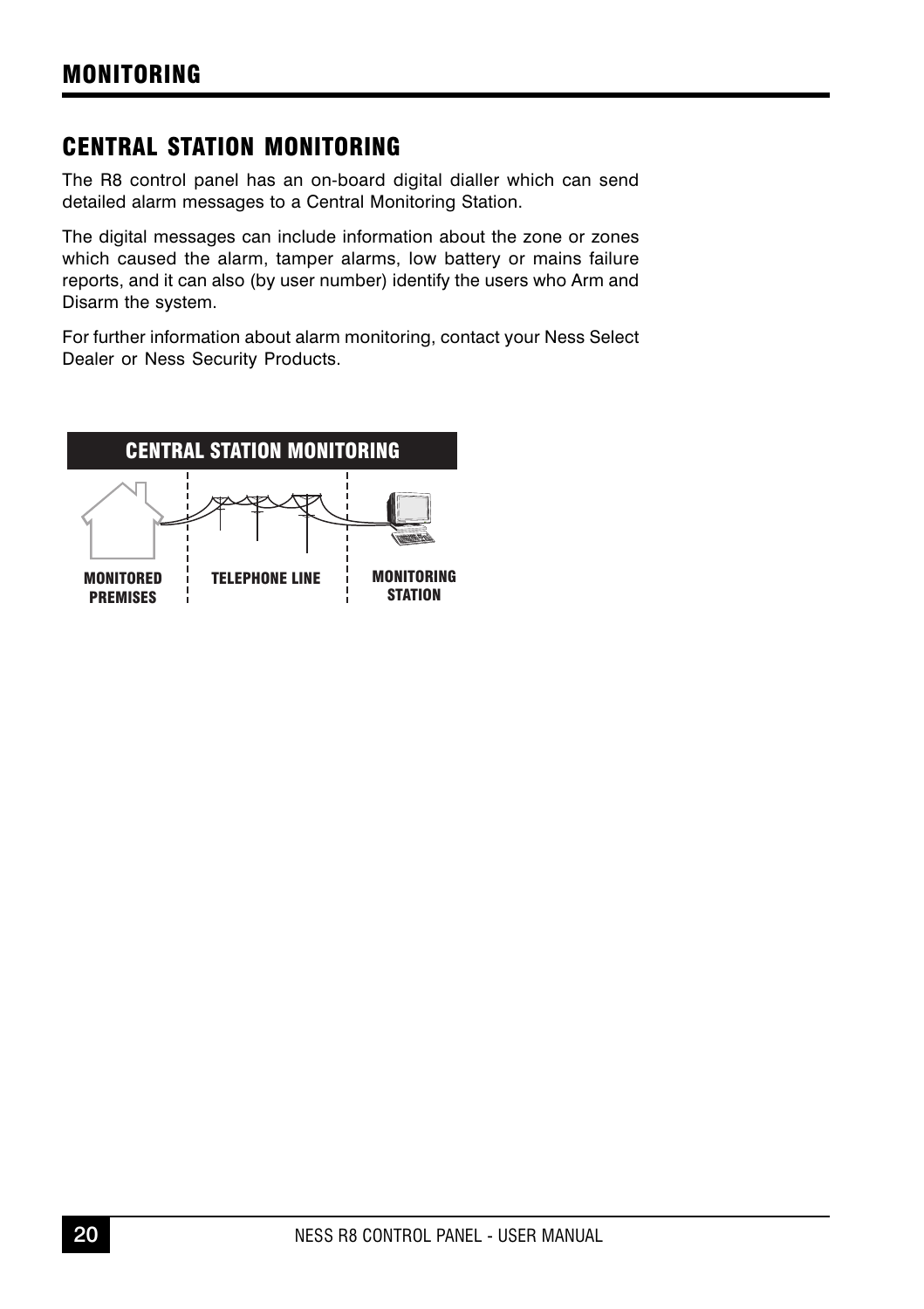#### AUDIBLE FEEDBACK

 3 BEEPS: Valid command/user code.

1 LONG BEEP:  $\perp$  [ Invalid command or user code, try again.

#### **NOTES**

If the R8 does not receive remote commands for periods longer than 60 seconds it will assume that the call is finished and it will hang up.

#### SUMMARY OF TELEPHONE COMMANDS

n PREPARE TO RECEIVE COMMANDS.

[User Code] [#] VERIFIES THE USER.

- $\boxed{1}$  $\boxed{H}$  ARM.
- $\boxed{2}$   $\boxed{4}$  DISARM.
- $\mathbb{R}$   $\mathbb{H}$  HANG UP.

#### **REMOTE TELEPHONE ARM/DISARM**

The R8 can be armed and disarmed remotely using a standard fixed or mobile telephone.

To maintain panel security, remote operations can only be activated after entering a valid user code.

To operate the R8 by telephone, you need a DTMF capable telephone, a valid User Code and you must know the Telephone number of the line to which the R8 is connected.

Remote Operation is disabled by default and must be enabled by your installer before it can be used.

#### **SEQUENCE OF OPERATION.**

- 1. Phone the R8 telephone number and listen for the required number of double rings and then hang up.
- 2. Call the number again within 60 seconds.
- 3. The R8 will answer the second call immediately, sound a beep for 2 seconds then, after a pause, it will sound a lower frequency tone. The R8 is now ready to receive telephone commands.
- 4. Press the  $\boxed{0}$  button on the telephone. This tells the R8 that telephone commands will follow.
- 5. Now enter a valid User Code followed by the  $\boxed{\#}$  button.

The R8 will respond with 3 beeps if it recognises the code or 1 long beep to signal the code was invalid and to try again.

- 6. Enter the command to arm or disarm the panel. See: Summary Of Telephone Commands.
- 7. Press  $\mathbb{R} \left[ \frac{1}{2} \right]$  to finish. This tells the R8 to hang up. Also hang up your telephone.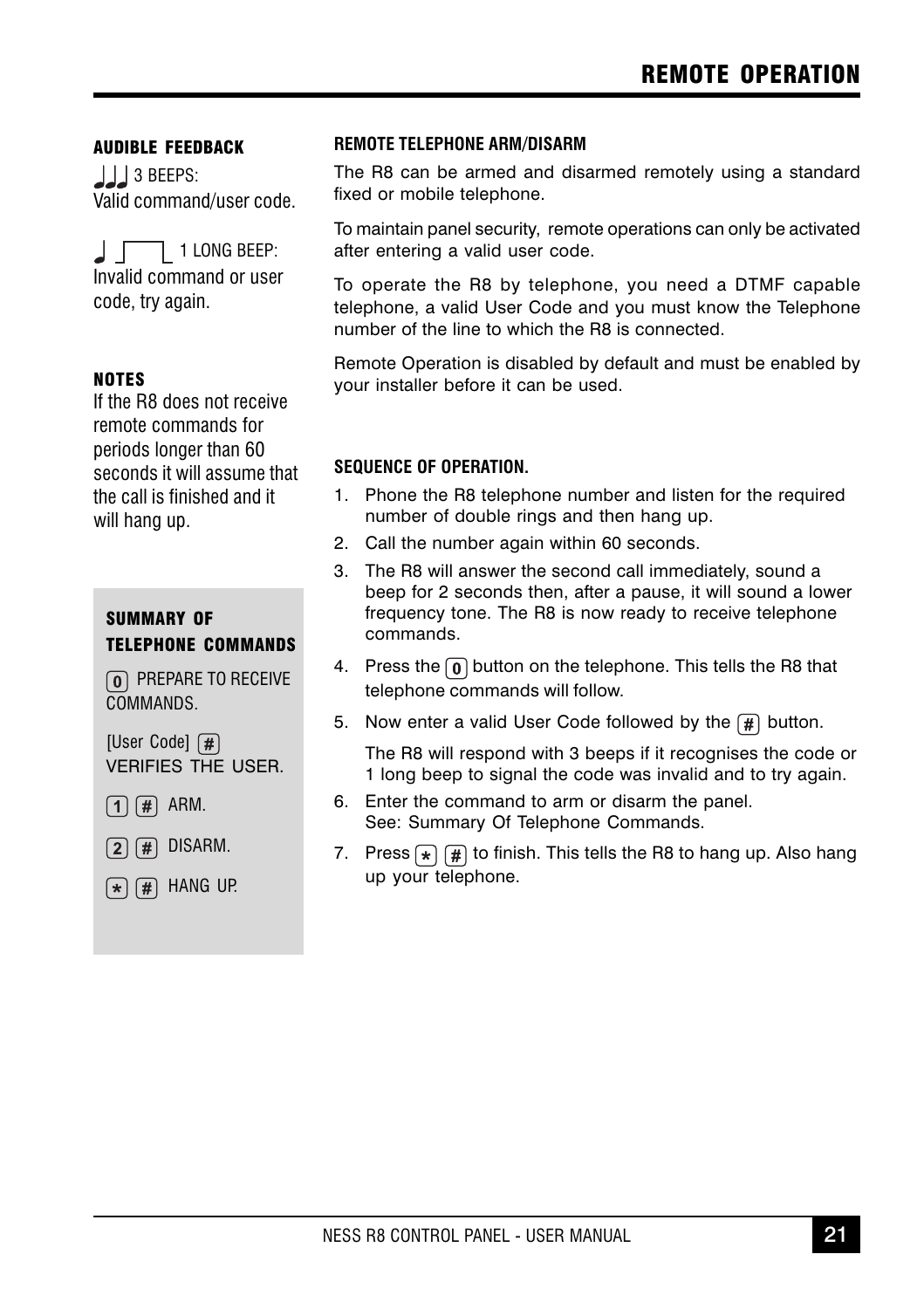## PROGRAMMING

Various system options can be programmed by the user. These options can only be accessed from Program Mode.

**User Codes** or **Radio Keys** can be added or deleted. Up to 15 keypad user codes or 14 Radio Keys or a mixture of both can be programmed.

**Entry and Exit timers** can be changed if necessary, (between 1 and 99 seconds).

The **Doorbell Tune and Volume** can be programmed.

For all other programming changes, talk to your installer.

**The panel will automatically exit Program Mode if no buttons are pressed for 4 minutes.**

To ENTER Program Mode

 $(P)$  + [Master Code] +  $(E)$ 

## To EXIT Program Mode

 $(\overline{P}) + (\overline{E})$ 

The factory default Master Code is: **123**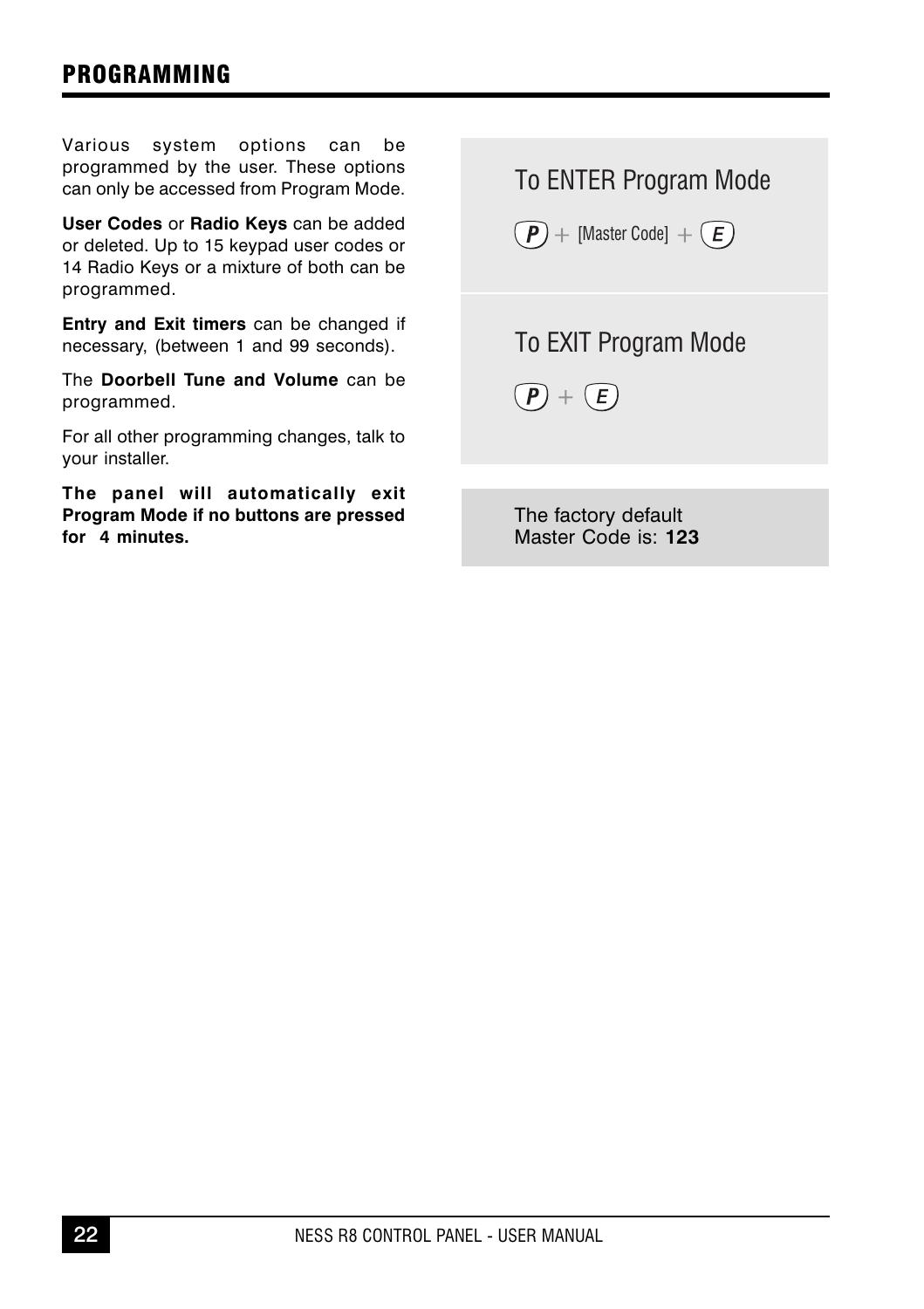#### PROGRAMMING OPTIONS TABLE

| <b>OPTION NUMBERS</b> | <b>DESCRIPTION</b>      | <b>DEFAULT</b> |
|-----------------------|-------------------------|----------------|
| P <sub>5</sub> E      | DOORBELL VOLUME         | Level 3        |
| P6E                   | DOORBELL TUNE           | Tune 3         |
| <b>P26E</b>           | <b>ENTRY DELAY TIME</b> | 20 seconds     |
| <b>P28E</b>           | <b>EXIT DELAY TIME</b>  | 60 seconds     |

| <b>RADIO CODES</b> |     | <b>KEYPAD CODES</b> |                                |     |
|--------------------|-----|---------------------|--------------------------------|-----|
|                    |     | <b>P11E</b>         | USER SLOT 1 MASTER KEYPAD CODE | 123 |
| P <sub>10</sub> E  | 2E  | <b>P12E</b>         | USER SLOT 2                    |     |
|                    | 3E  | <b>P13E</b>         | USER SLOT 3                    |     |
|                    | 4E  | <b>P14E</b>         | <b>USER SLOT 4</b>             |     |
|                    | 5E  | <b>P15E</b>         | <b>USER SLOT 5</b>             |     |
|                    | 6E  | <b>P16E</b>         | <b>USER SLOT 6</b>             |     |
|                    | 7E  | <b>P17E</b>         | USER SLOT 7                    |     |
|                    | 8E  | <b>P18E</b>         | <b>USER SLOT 8</b>             |     |
|                    | 9E  | <b>P19E</b>         | <b>USER SLOT 9</b>             |     |
|                    | 10E | <b>P20E</b>         | <b>USER SLOT 10</b>            |     |
|                    | 11E | <b>P21E</b>         | <b>USER SLOT 11</b>            |     |
|                    | 12E | <b>P22E</b>         | USER SLOT 12                   |     |
|                    | 13E | <b>P23E</b>         | <b>USER SLOT 13</b>            |     |
|                    | 14E | <b>P24E</b>         | USER SLOT 14                   |     |
|                    | 15E | <b>P25E</b>         | <b>USER SLOT 15</b>            |     |

User Slots 2 to 15 can store either a Keypad Code or a Radio Key, not both. If a user Slot is programmed as a Radio Key using option P10E, then that slot is not available as a Keypad Code and vice versa.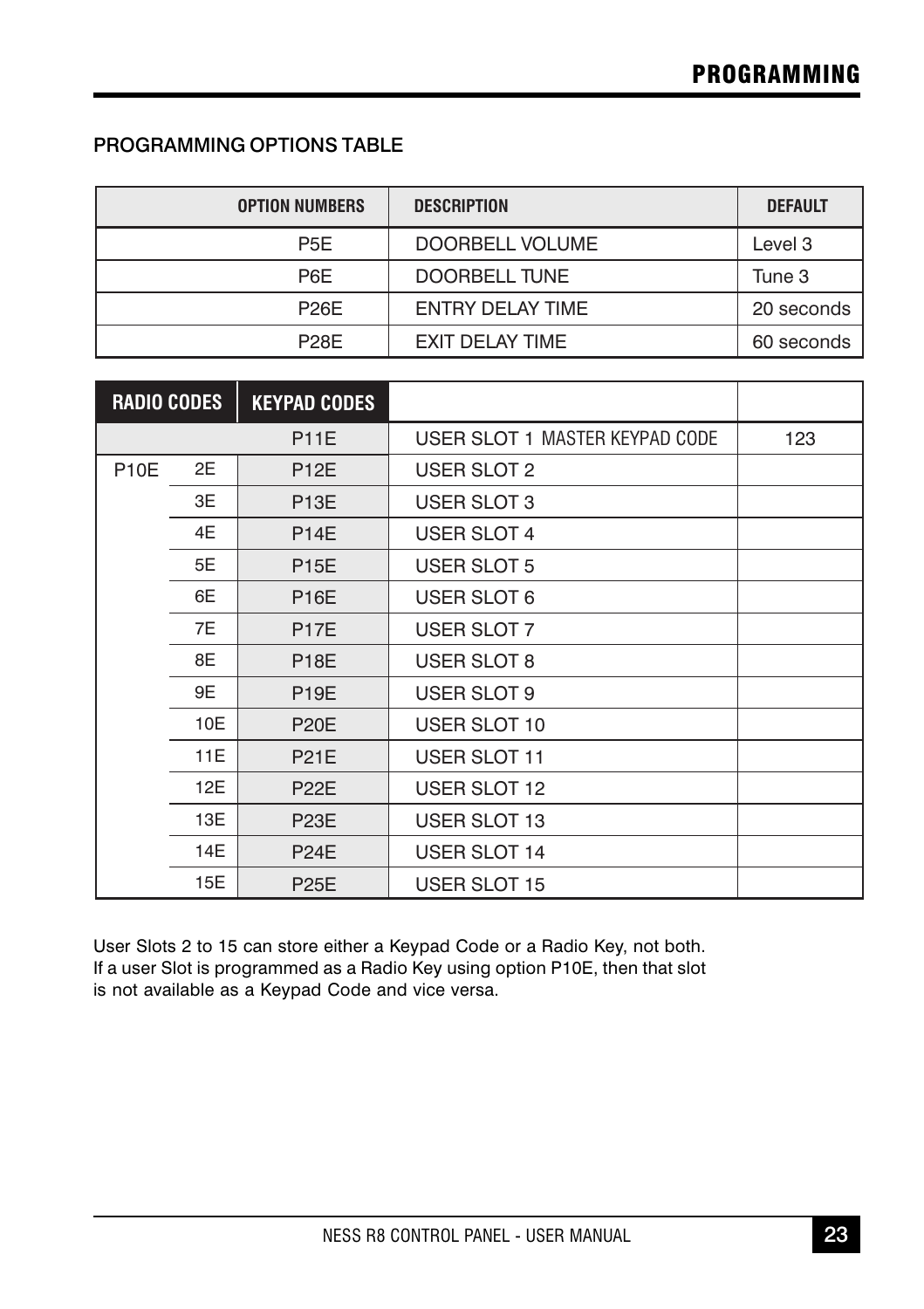|                                                                 |                                             | TO PROGRAM A RADIO DOORBELL                                                                                       |                                                 |
|-----------------------------------------------------------------|---------------------------------------------|-------------------------------------------------------------------------------------------------------------------|-------------------------------------------------|
|                                                                 |                                             |                                                                                                                   |                                                 |
|                                                                 | <b>ACTION</b>                               |                                                                                                                   | <b>NOTE</b>                                     |
| $\bf{O}$                                                        | User Slot.                                  | Program the Ness Radio Doorbell to an available                                                                   | See page 26.<br>"To Program Radio Keys"         |
| 2                                                               | Program Extra Option 5E for that User Slot. |                                                                                                                   | See page 27.<br>"Extra Options For Radio Codes" |
| <b>EXAMPLE:</b> To program a Radio Doorbell<br>to User Slot 15. |                                             |                                                                                                                   |                                                 |
|                                                                 | In Program Mode:                            | 1. Press <b>P10E 15E</b><br>2. Press and hold the Radio Doorbell button for 8 seconds.<br>3. Press <b>P25E 5E</b> |                                                 |
|                                                                 |                                             |                                                                                                                   |                                                 |

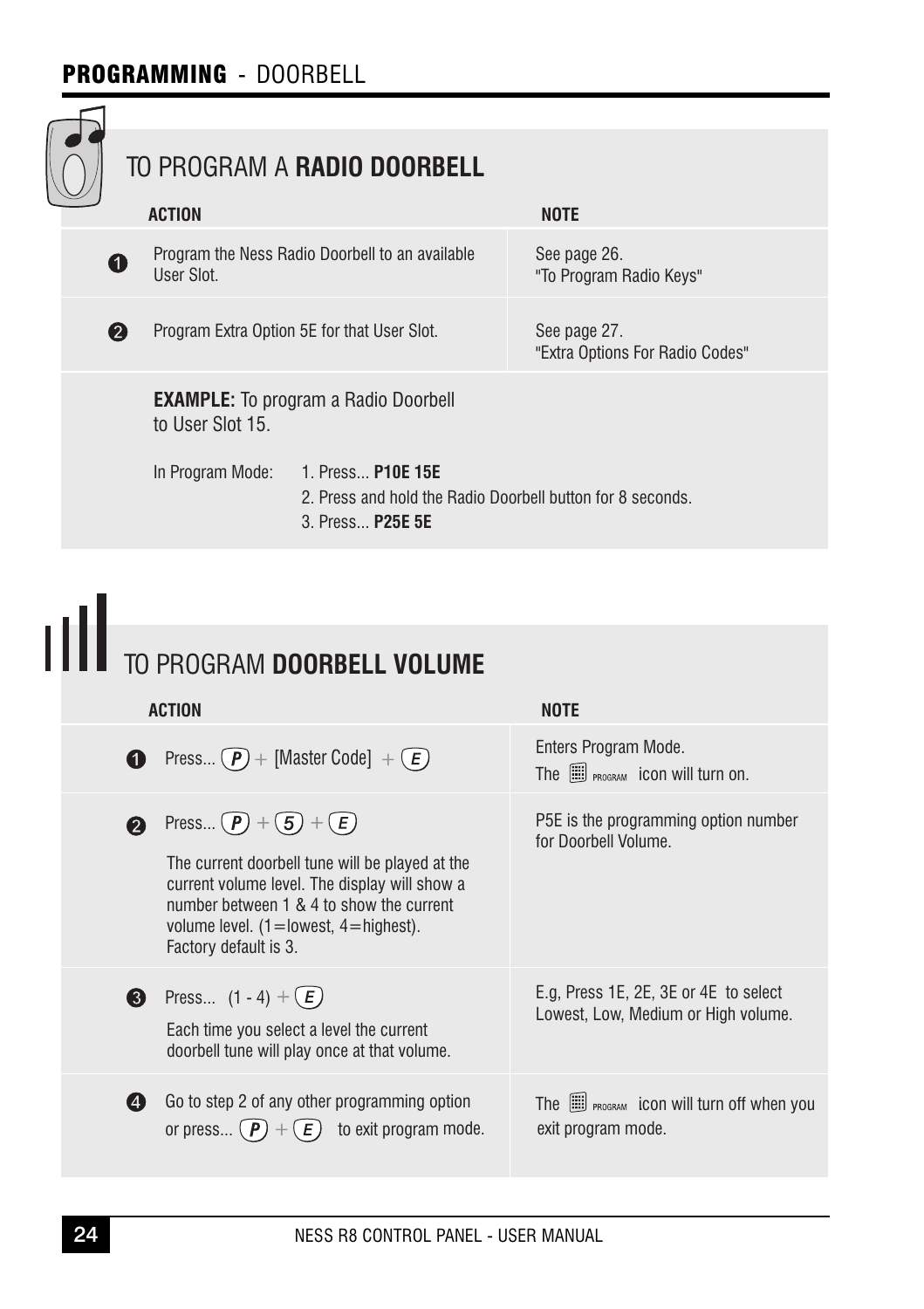|   | TO PROGRAM DOORBELL TUNE                                                                                                                                               |                                                                                                                                                                                                                                 |
|---|------------------------------------------------------------------------------------------------------------------------------------------------------------------------|---------------------------------------------------------------------------------------------------------------------------------------------------------------------------------------------------------------------------------|
|   | <b>ACTION</b>                                                                                                                                                          | <b>NOTE</b>                                                                                                                                                                                                                     |
| 0 | See step 1 of Doorbell Volume Programming,<br>or if already in program mode, continue to step 2.                                                                       |                                                                                                                                                                                                                                 |
| ଵ | Press $(P) + (6) + (E)$<br>The current doorbell tune will be played and<br>the display will show the tune number from<br>1 to 9. The factory default tune is number 3. | P6E is the programming option number<br>for Doorbell Tune.                                                                                                                                                                      |
| ❸ | Press $(1 - 9) + (E)$<br>E.g. Press 1E through 9E to find the tune you prefer.                                                                                         | <b>AVAILABLE TUNES</b><br>Westminster<br>1<br>2 Westminster (4 notes only)<br>3 Ding Dong<br>4 Ding Dong, (repetitive)<br><b>Star Spangled Banner</b><br>5<br>6 Fur Flise<br>7 Home Sweet Home<br>8 Green Sleeves<br>Chime<br>9 |
| 4 | Go to step 2 of any other programming option<br>to exit program mode.<br>or press                                                                                      | The $\Box$ <b>PROGRAM</b> icon will turn off when you<br>exit program mode.                                                                                                                                                     |

See page 16 for Doorbell Operation.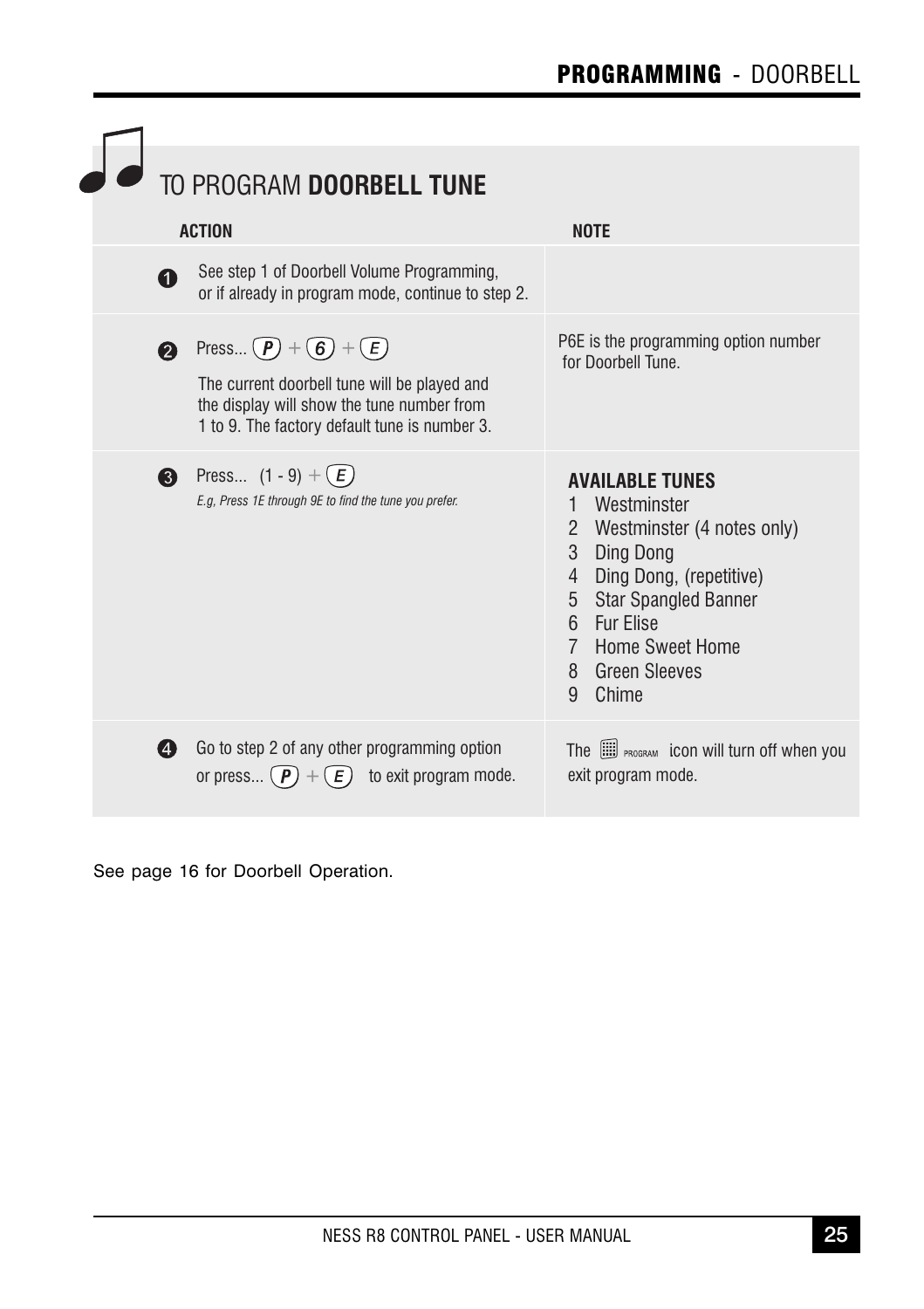The R8 will accept up to 14 Ness Radio Keys to be used for remote control wireless Arming/ Disarming and Panic functions.

Radio Keys are programmed to one of the 15 User Slots with the easy to use radio 'Learn' mode. A User Slot can hold either a keypad code or a radio key code, not both. User Code 1, (the master Code), is always a keypad code.

|           | TO PROGRAM RADIO KEYS                                                                                                                                                                                      |                                                                                                                                          |
|-----------|------------------------------------------------------------------------------------------------------------------------------------------------------------------------------------------------------------|------------------------------------------------------------------------------------------------------------------------------------------|
|           | <b>ACTION</b>                                                                                                                                                                                              | <b>NOTE</b>                                                                                                                              |
| ➊         | Press $(P) +$ [Master Code] $+$ $(E)$                                                                                                                                                                      | Enters Program Mode.<br>The <b>ED</b> PROGRAM icon will turn on.                                                                         |
|           | <b>2</b> Press $(D) + (1)(D) + (E)$<br>Numbers 2 to 15 on the display will show which<br>User Slots already contain Radio Keys, (if any).                                                                  | P10E is the option number for<br>programming Radio Keys.                                                                                 |
| 6         | Press $(2 - 15) + (E)$<br>The chosen User Slot number will be flashing.<br>User Slots with Radio keys already programmed<br>will be on steady.                                                             | Choose a User Slot to program a<br>Radio Key. Enter a user slot number<br>from 2 to 15 followed by the E button.                         |
| 4         | Press and hold the PANIC button for at least<br>8 seconds on the Radio Key to be programmed.<br>If the Radio Key was successfully programmed, you<br>will hear beep, beep $+3$ beeps.                      | This transmits the 'Learn' message to<br>the R8 panel.<br>A long beep means the Radio Key is<br>already programmed to another User Slot. |
| 0         | See Extra Options For Radio Codes on the next page<br>to program the behaviour of the Radio Key's Panic<br>button. Or skip to step 6 to leave the factory default.<br>(Panic button triggers Panic Alarm). |                                                                                                                                          |
| 6         | Go to step 2 of any other programming option<br>or press $(P) + (E)$ to exit program mode.<br><b>TO DELETE RADIO KEYS</b>                                                                                  | The $\lim_{\text{PROGRAM}}$ icon will turn off when<br>you exit program mode.                                                            |
|           |                                                                                                                                                                                                            |                                                                                                                                          |
| $\bullet$ | To delete a Radio Key, press P10E, select the<br>User Slot to delete (2E-15E), then press P10E again.<br><b>EXAMPLE:</b> To delete the Radio key programmed on<br>User Slot 2.<br>Press P10E 2E P10E       | The panel must be in Program Mode.                                                                                                       |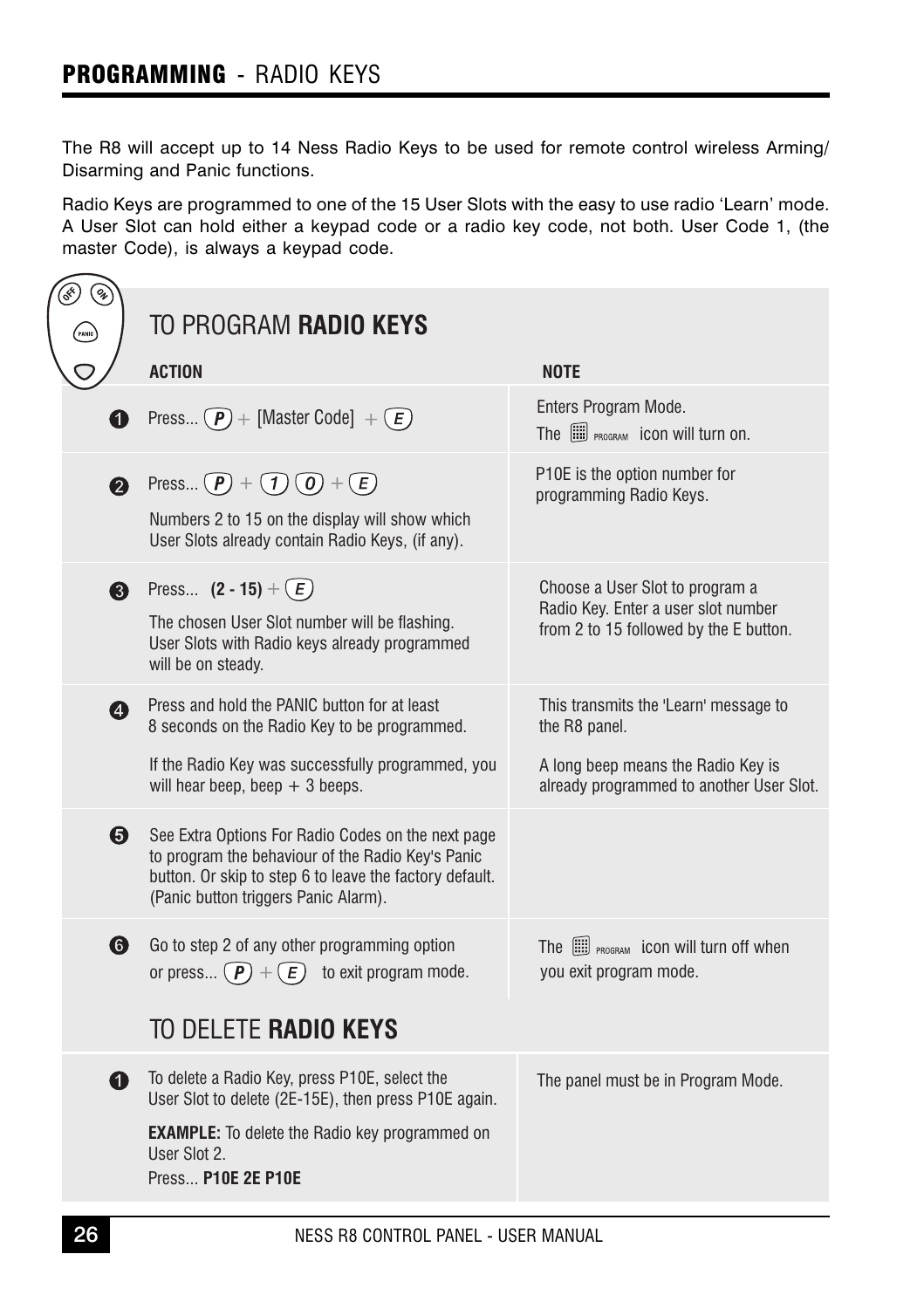## HOW TO SEND THE LEARN MESSAGE - PORTABLE TRANSMITTERS

This table shows the method for sending the programming 'Learn' message for compatible ness transmitters.



Insert the battery or consult the Radio Keypad manual.

**OFF ON**  $\ominus$ 100-664 RK3 Radio Key

Press and hold PANIC for 8 seconds.



Press and hold for 8 seconds.



Press and hold PANIC for 8 seconds.



Press and hold for 8 seconds.

## EXTRA OPTIONS FOR RADIO CODES

Each User Slot has five Extra Options which control the behaviour of Radio Keys and the Radio Doorbell transmitter.

The Extra Options are:

**1E, Panic**: The Panic Button will trigger the Panic alarm. (default).

**2E, Duress**: The Panic Button will trigger the Duress alarm.

**3E, Medical**: The Panic Button will trigger the Medical alarm.

**4E, Ignore Panic**: Disables Panic Button on radio keys.

**5E, Doorbell**: The Panic Button will sound the R8 doorbell feature.

Each User Slot is defaulted for Extra Option 1E, trigger Panic.

The Extra option for a user code slot can be programmed after a radio key has been programmed to that slot.

#### **PROGRAMMING SEQUENCE FOR EXTRA OPTIONS**

- 1. Press: **P [User Slot option number 12-25] E** *• If a Radio Key is programmed to the User Slot, the RADIO icon will be on. Icons 1–5 show which Extra Option is currently selected.*
- 2. Press: **[1–5] E**
	- *This selects a new Extra Option.*

#### **EXAMPLE**

When programming a Radio Doorbell, the User Slot must be set for 'Doorbell' or the Panic alarm will be triggered when the doorbell is pressed.

In this example, a Radio Doorbell has been programmed to User Slot 15. To program the Extra Option for User Slot 15, in program mode, press: **P25E 5E**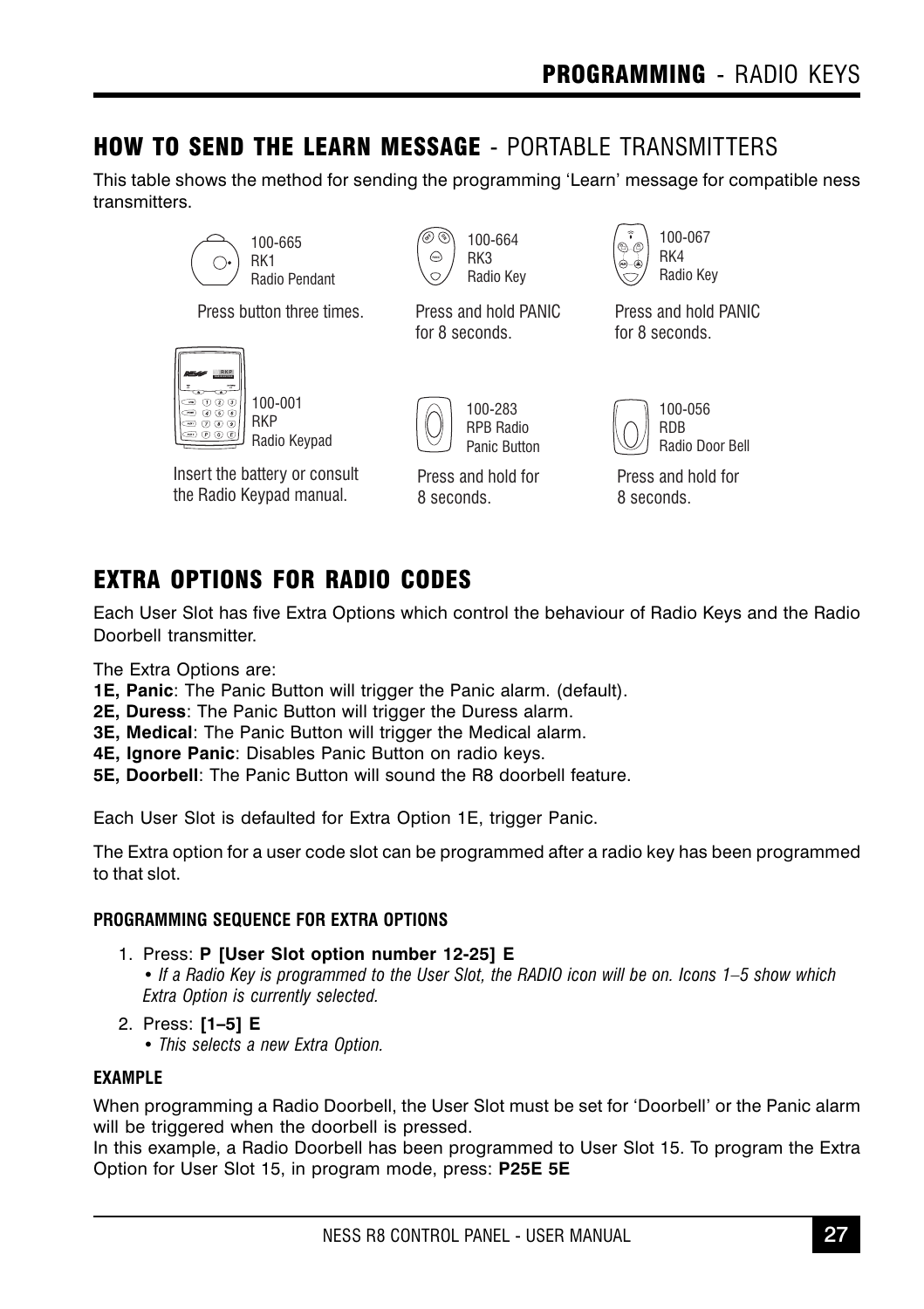## PROGRAMMING - KEYPAD CODES



## NOTES ON PROGRAMMING KEYPAD CODES

- Keypad Codes can be 3 to 6 digits in length.
- Codes beginning with 0 (zero) can be programmed but they will not operate the panel - this is an alternative method for disabling user codes. The MEMORY E function is the recommended method of deleting user codes.
- All codes must be unique to each other. Codes are rejected if already used. Some codes that are similar to existing codes may also be rejected.
- User Code 1 (Master Code) can be changed but it can not be deleted. The MEMORY  $+ E$  sequence simply reverts User Code 1 back to factory default of 123.
- Open/Close reports, (if enabled by your installer), are identified by user number if the control panel is central station monitored. Shortcut arming,  $(ARM + E, (if enabled), is$ identified to the central station as User 25.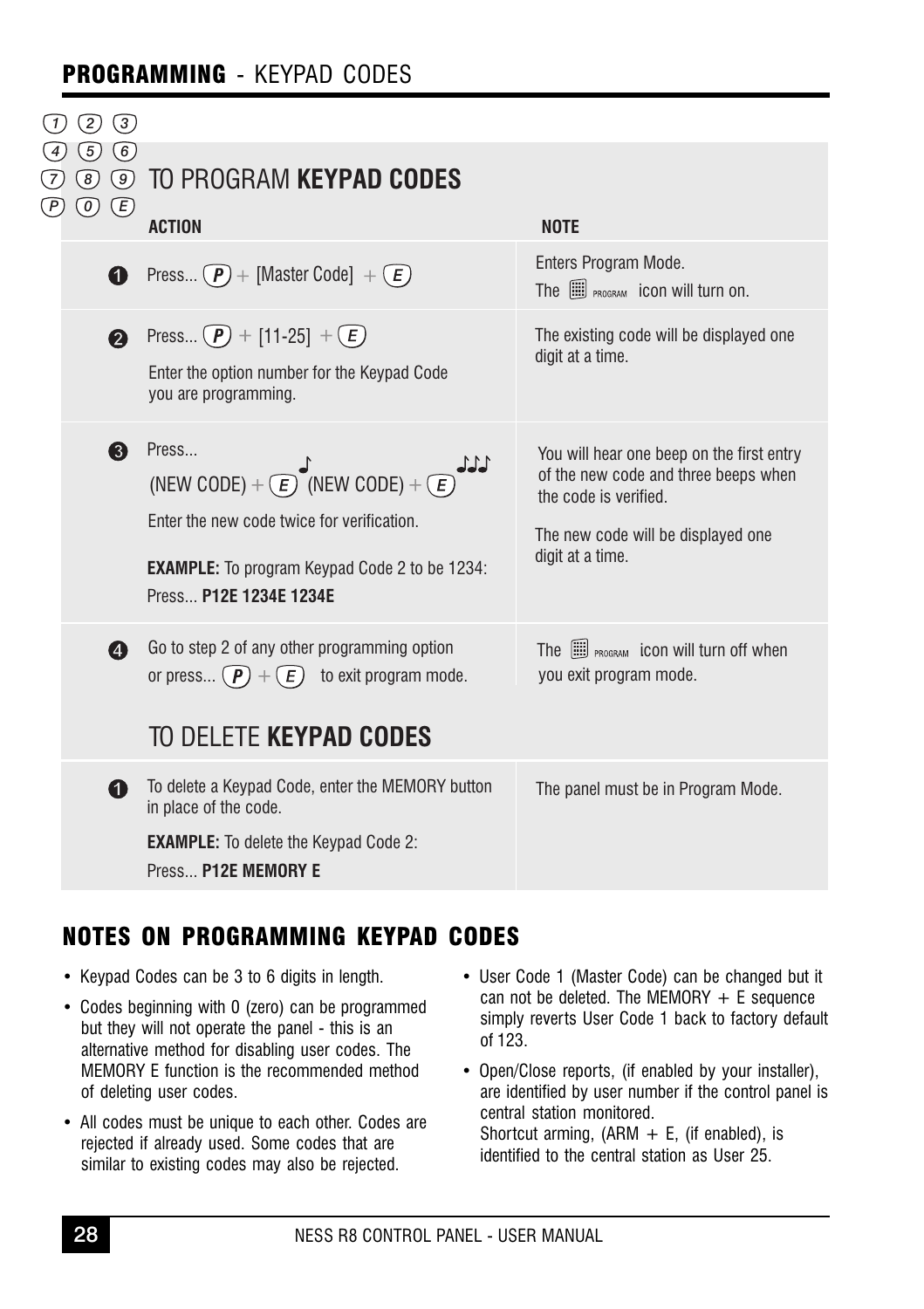|                       | TO PROGRAM ENTRY DELAY TIME                                                                                                                                           |                                                                                                        |  |
|-----------------------|-----------------------------------------------------------------------------------------------------------------------------------------------------------------------|--------------------------------------------------------------------------------------------------------|--|
|                       | <b>ACTION</b>                                                                                                                                                         | <b>NOTE</b>                                                                                            |  |
| O                     | Press $(P)$ + [Master Code] + $(E)$                                                                                                                                   | Enters Program Mode.<br>The <b>III PROGRAM</b> icon will turn on.                                      |  |
| $\boldsymbol{\Omega}$ | Press $(P) + (2)(6) + (E)$<br>P26E is the option number for Entry Delay Time.                                                                                         | The existing time will be displayed one<br>digit at a time.<br>The factory default time is 20 seconds. |  |
| 3                     | Press (NEW TIME) $+$ $(E)$<br>Enter a new entry delay time from 1 to 99 seconds.<br><b>EXAMPLE:</b> To make the entry delay time 25 seconds:<br>Press <b>P26E 25E</b> | The new time will be displayed one<br>digit at a time.                                                 |  |
| (4)                   | Go to step 2 of any other programming option<br>to exit program mode.<br>or press                                                                                     | The $\left  \frac{1}{2} \right $ <b>PROGRAM</b> icon will turn off when<br>you exit program mode.      |  |
|                       |                                                                                                                                                                       |                                                                                                        |  |

# TO PROGRAM **EXIT DELAY TIME**

 $\bullet$ 

|                | <b>ACTION</b>                                                                                                                                                     | NOTE                                                                                                   |
|----------------|-------------------------------------------------------------------------------------------------------------------------------------------------------------------|--------------------------------------------------------------------------------------------------------|
| 0              | See step 1 of Entry Delay programming,<br>or if already in program mode, continue to step 2.                                                                      | When in Program Mode.<br>The $\Box$ <b>PROGRAM</b> icon is on.                                         |
| 2              | Press $(P) + (2)(8) + (E)$<br>P28E is the option number for Exit Delay Time.                                                                                      | The existing time will be displayed one<br>digit at a time.<br>The factory default time is 60 seconds. |
| 3              | Press (NEW TIME) $+$ (E)<br>Enter a new exit delay time from 1 to 99 seconds.<br><b>EXAMPLE:</b> To make the exit delay time 50 seconds:<br>Press <b>P28E 50E</b> | The new time will be displayed one<br>digit at a time.                                                 |
| $\overline{4}$ | Go to step 2 of any other programming option<br>to exit program mode.<br>or press                                                                                 | The $\lim_{\text{PROGRAM}}$ icon will turn off when<br>you exit program mode.                          |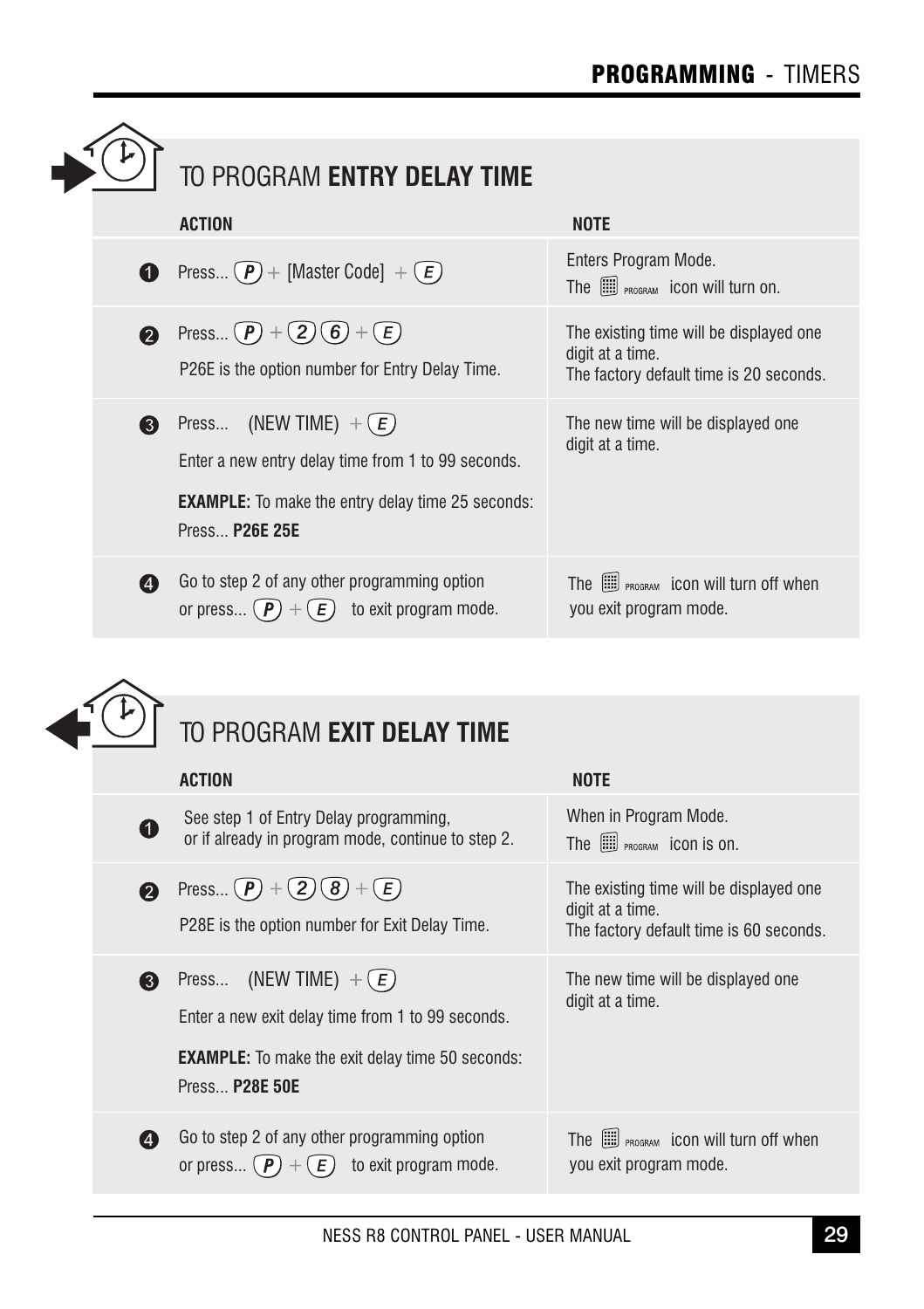## NESS ACCESSORIES









100-226 Quantum 100-210 Quantum Dual

100-048 Quantum 360

#### MOTION DETECTORS

Plus

Ness manufactures a range of high quality and efficient motion detectors - including passive infra-red detectors, dual technology / microwave and infra-red devices as well as ceiling mounted 360° detectors.

All Ness detectors are designed using the most modern technology and techniques that ensure superior reliability and performance.

**QUANTUM** - 15m passive infra-red detector with selectable pulse count; suitable for domestic and commercial installations. *PetAware model available.*

**QUANTUM PLUS** - 15m passive infra-red detector with selectable pulse count, temperature compensation and downward looking 'creep' zones.

**QUANTUM DUAL** - 15m combination microwave and passive infra-red detector. This combination of detection technologies virtually eliminates the possibility of unwanted alarms but faithfully detects humans. *PetAware model available.*

**QUANTUM 360** - Ceiling mounted 360° passive infra-red detector with selectable pulse count and sensitivity. Provides 8 metre coverage mounted at standard 2.4 metre ceiling height.

#### PET AWARE DETECTORS

The Ness Quantum™ Pet Aware PIR, Pet Aware Radio PIR and the Pet Aware DUAL are able to discriminate



between household pets and unwanted human intruders, allowing you to secure your home with your pets indoors.



#### SIRENS

The range of warning devices includes horn speakers, polytough siren covers, internal 'screamers' and satellite sirens with their own battery backup.



#### **CCTV**

The Ness range of Closed Circuit TV equipment includes Dome cameras, B/W or Colour cameras, Miniature hidden cameras, Monitors - even digital video recorders and remote telephone video systems.



#### **SWITCHES**

A variety of switches are available for protecting doors and windows. The line-up includes surface and flush mount reed switches, emergency buttons, roller door reed switches and the unique Nessensor™ vibration sensor for highly effective perimeter protection.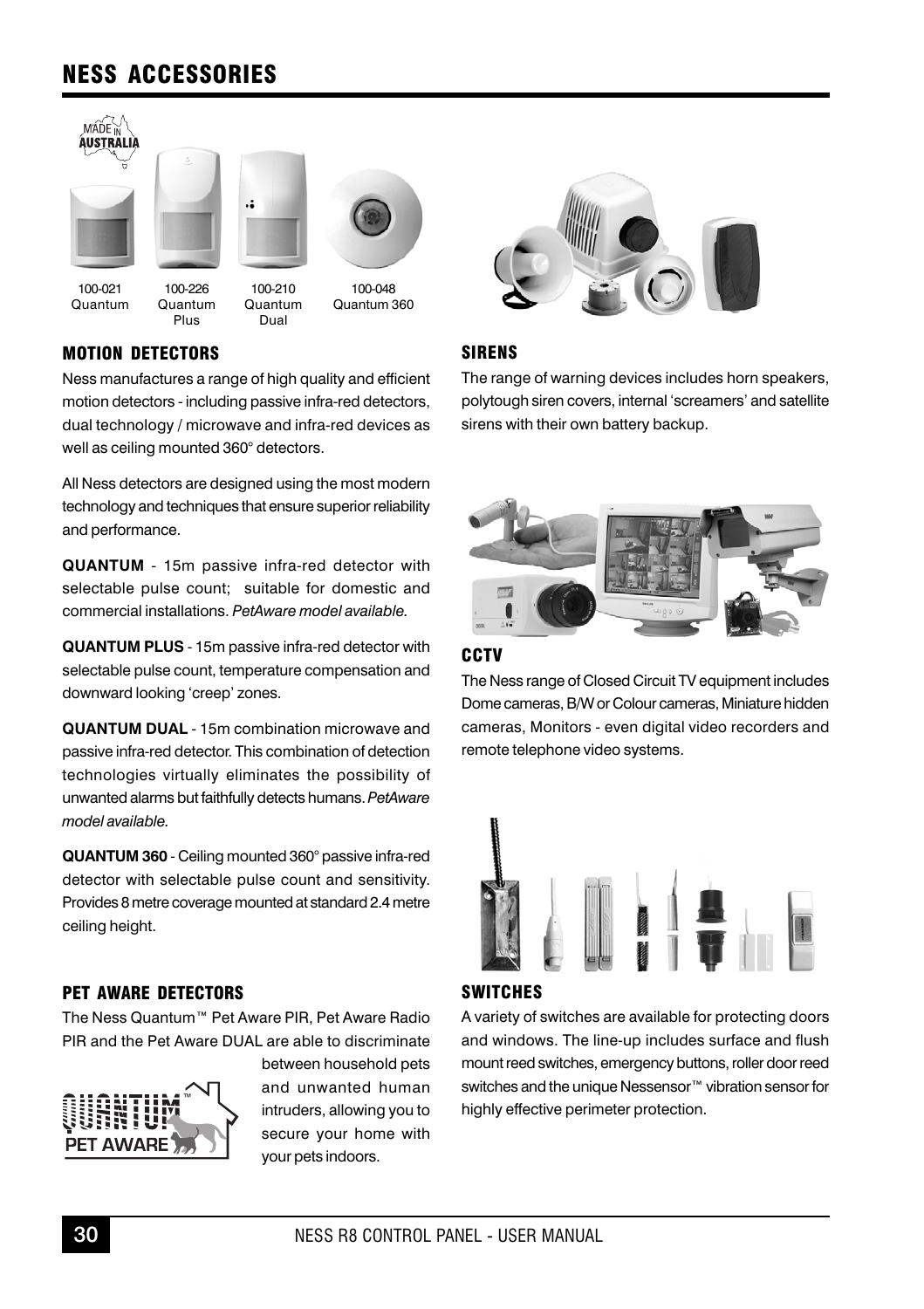#### RADIO ACCESSORIES

Ask your installer about the range of Ness radio devices for the optional extra convenience of wireless remote control and wireless detection.

Operating your Ness security system can be as convenient as opening your car door. The Ness Radio Key™ provides the benefits of separate ON, OFF and PANIC buttons in a slim, waterproof remote control.

\* Ness radio products require a Ness Radio Interface (100- 200) to be fitted to the control panel.





#### NESS RK3 RADIO KEY

Fully waterproof, ultra slim 3 button Radio Key for remote control of the control panel.

With separate buttons for ON (Arm), OFF (Disarm) and PANIC functions. Includes long life lithium battery.

#### NESS RK1 RADIO KEY PENDANT

Fully waterproof pendant style transmitter can be used as a portable wireless Panic button.

Supplied with a neckchain as well as wristwatch straps. Ideal for use as a medical alarm for the elderly or infirm.

(Central Station Monitoring is especially recommended when used for medical alarm purposes). Includes long life lithium battery.



#### NESS RR1 RADIO REED SWITCH

Ness Radio Reed Switch for wireless door and window protection. Includes long life lithium battery.

|               | (2)<br>u.                    | $\mathbf{a}$       |
|---------------|------------------------------|--------------------|
|               | $\sqrt{5}$<br>$\overline{4}$ | $\left( 6 \right)$ |
| <b>ENDANN</b> |                              | (7)(8)(9)          |
| m             |                              | $(2)$ $(0)$ $(1)$  |
|               |                              |                    |

#### NESS RKP RADIO KEYPAD

A unique fully portable radio keypad. The Ness Radio Keypad provides totally wireless Arming/ Disarming of the Ness D16, D16 & D24 control panels.

Also operates Monitor mode and Panic when used with the Ness D<sub>16</sub>, D<sub>24</sub> panels.

The Ness radio Keypad is suitable for use as a portable keypad or for adding an extra keypad in areas where it is not possible to install wires.

battery.



#### NESS RADIO PIRS

Ness Radio R15 PIR (Passive Infrared) and Ness R12 Radio PIR for wireless motion detection.

Can be used in combination with Ness hardwired detectors in areas where it is not possible to install wires. Includes long life lithium

The Ness Radio PIR Pet Aware model detects humans but is immune to household pets. Allows you to protect your home with

Ness R12 Radio PIR



Ness R15 Radio PIR & Ness Pet Aware Radio PIR



your pets inside.

#### NESS RDB RADIO DOORBELL

The Ness Radio Doorbell requires almost no installation. Long life lithium battery powered, simply screw it to the wall.

The doorbell chime is heard through the R8 panel onboard siren. Choose from one of 9 doorbell tunes built-in to the R8 panel.